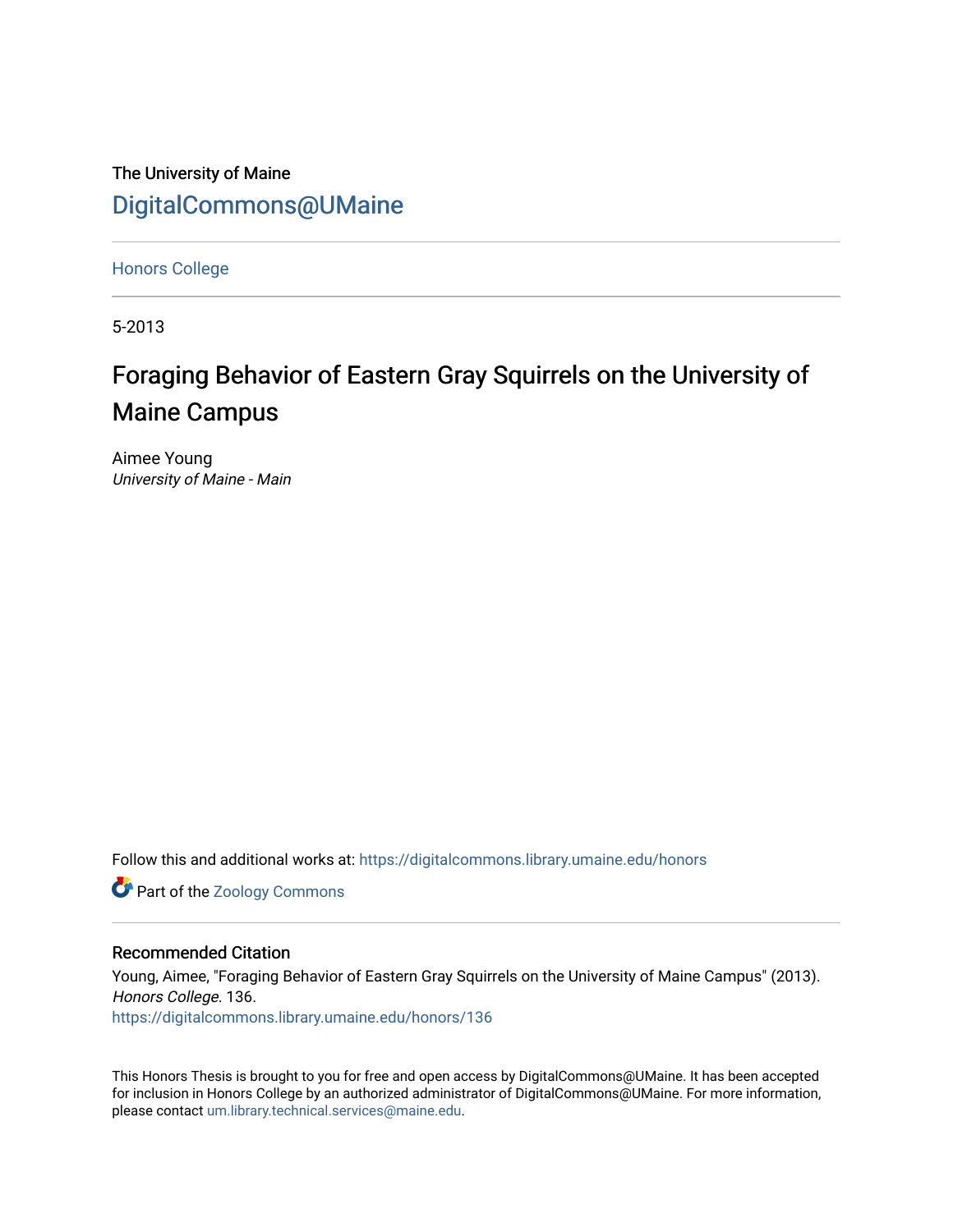## FORAGING BEHAVIOR OF EASTERN GRAY SQUIRRELS

## ON THE UNIVERSITY OF MAINE CAMPUS

by

Aimee Young

A Thesis Submitted in Partial Fulfillment of the Requirements for a Degree with Honors (Zoology)

The Honors College

University of Maine

May 2013

Advisory Committee: William E. Glanz, Associate Professor of Zoology and Cooperating Associate Professor of Wildlife, Advisor Chris Cronan, Professor of Biology & Ecology Kathleen Ellis, Honors Preceptor and Professor of English John Bear Mitchell, Lecturer in Wabanaki Studies Seth Tyler, Professor of Zoology and Cooperating Professor of Marine Sciences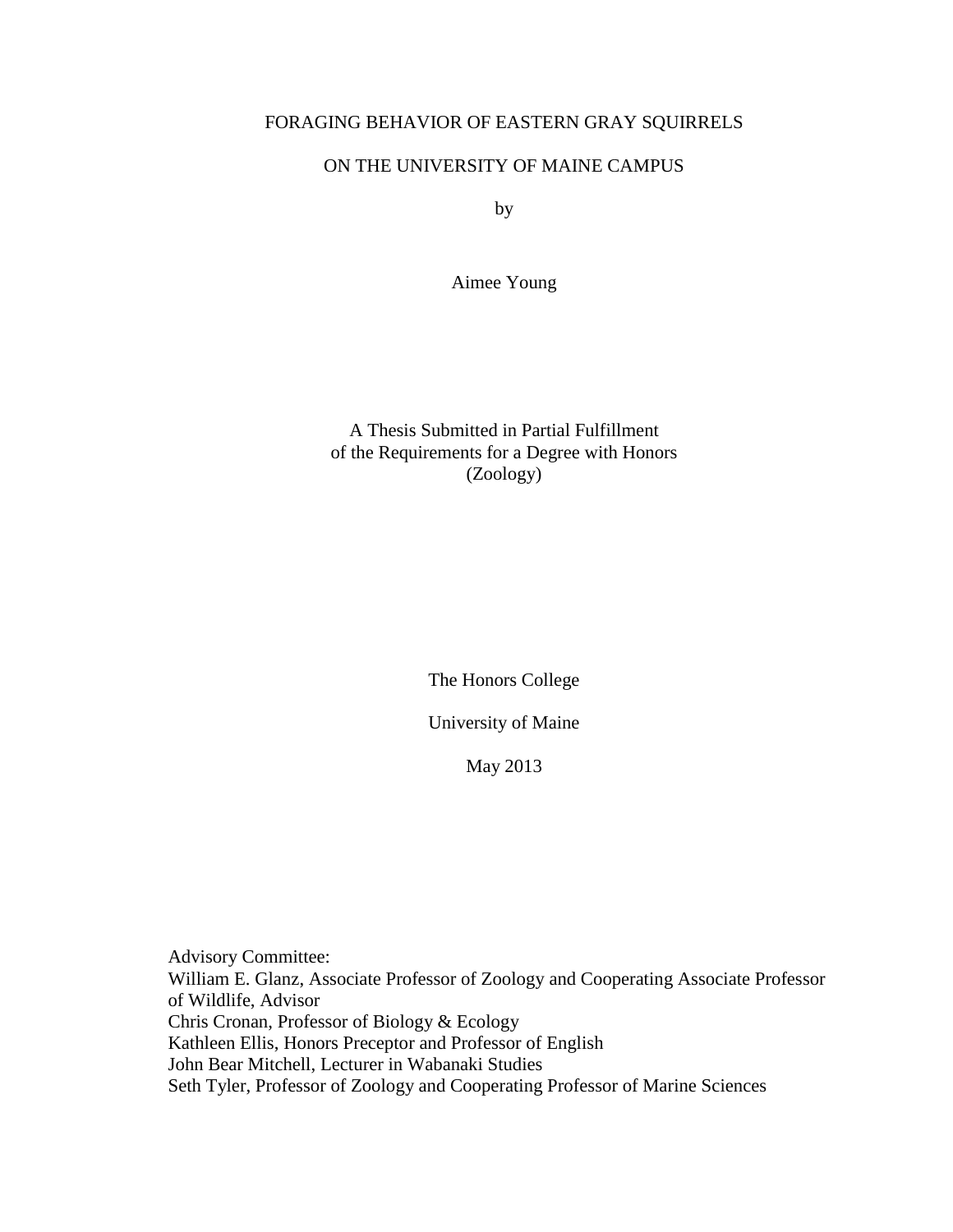Acknowledgements

I would like to thank William Glanz for agreeing to be my advisor and for his encouragement as he helped me through the thesis process. I would also like to thank the members of my thesis committee: Chris Cronan, Kathleen Ellis, John Bear Mitchell, and Seth Tyler. Their contributions and suggestions for topics to consider and further research were greatly appreciated. Lastly I would like to thank my parents Bill and Sharon Young for lending an ear to hear about my struggles throughout the thesis process and always encouraging me to just do my best.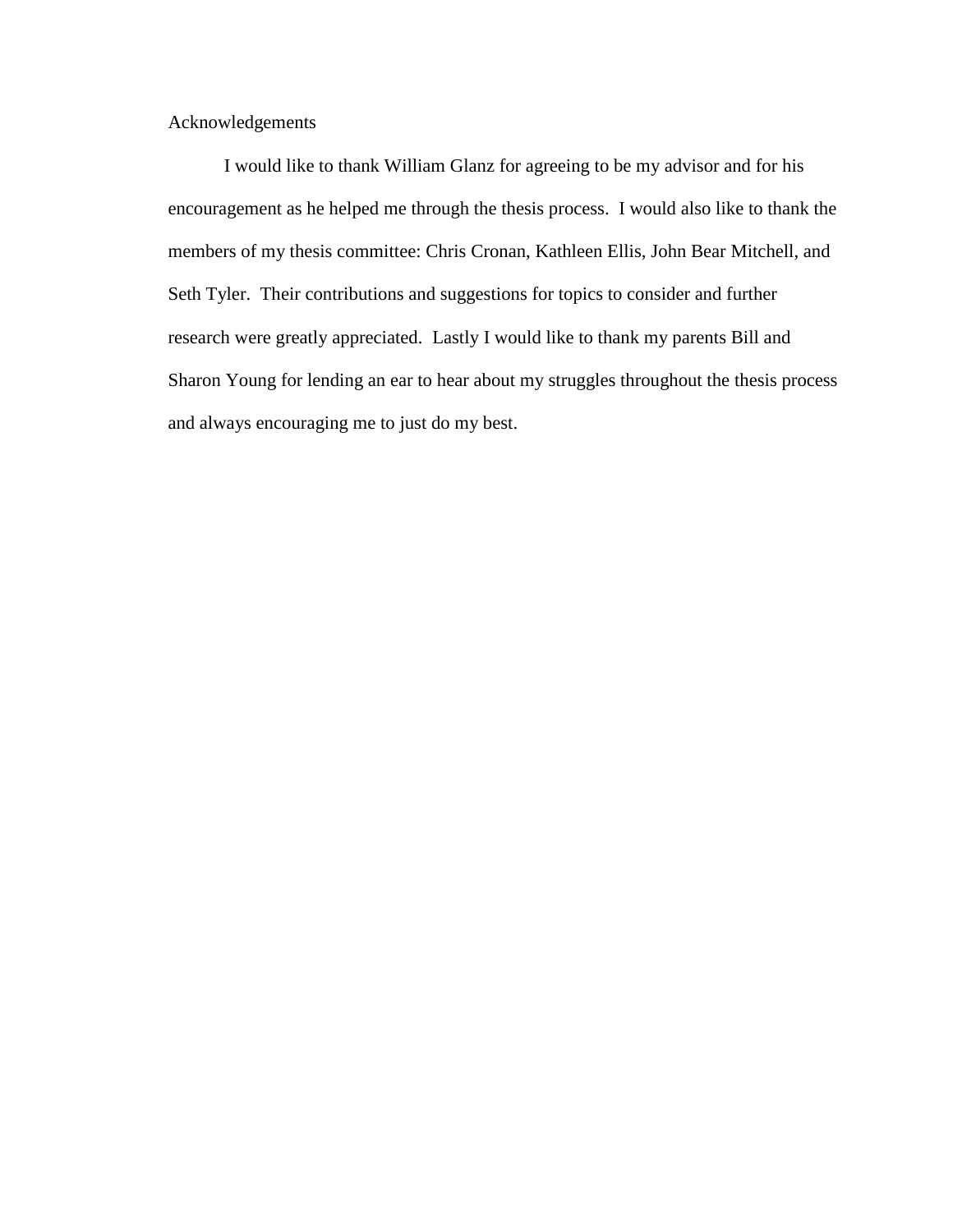Abstract

The goal of this study was to observe the foraging behavior of Eastern Gray Squirrels (*Sciurus carolinensis*) on the University of Maine campus. The study tested whether squirrels in a more urban setting followed the optimal foraging theory, or if rarity of a food type played a greater factor in food selection. The study also examined whether urban squirrel behavior mimicked that of wild squirrels when presented with a food type uncommon on campus, but common in other parts of Maine, specifically the acorns of the white oak tree (*Quercus alba*). In three different areas on the campus, squirrels were given a number of different food types: English walnuts (*Juglans regia*), Spanish peanuts (*Arachis hypogaea)*, red oak acorns (*Quercus rubra*), white oak acorns, and sunflower seeds (*Helianthus annuus*). Data were collected on which food item was taken and if they chose to eat or cache the item they had chosen. An overall pattern of the order in which the squirrels took the food was then established. Nutritional content was then taken into consideration to see if the squirrels followed the optimal foraging theory and if their behavior correlated with wild squirrels. A chi-square test confirmed the significance of their behavior. It was found that in the face of novel food types, squirrels do indeed follow the optimal foraging theory, and are able to estimate the profitability of food items. They do indeed follow the natural behaviors of eastern gray squirrels found in less urban settings.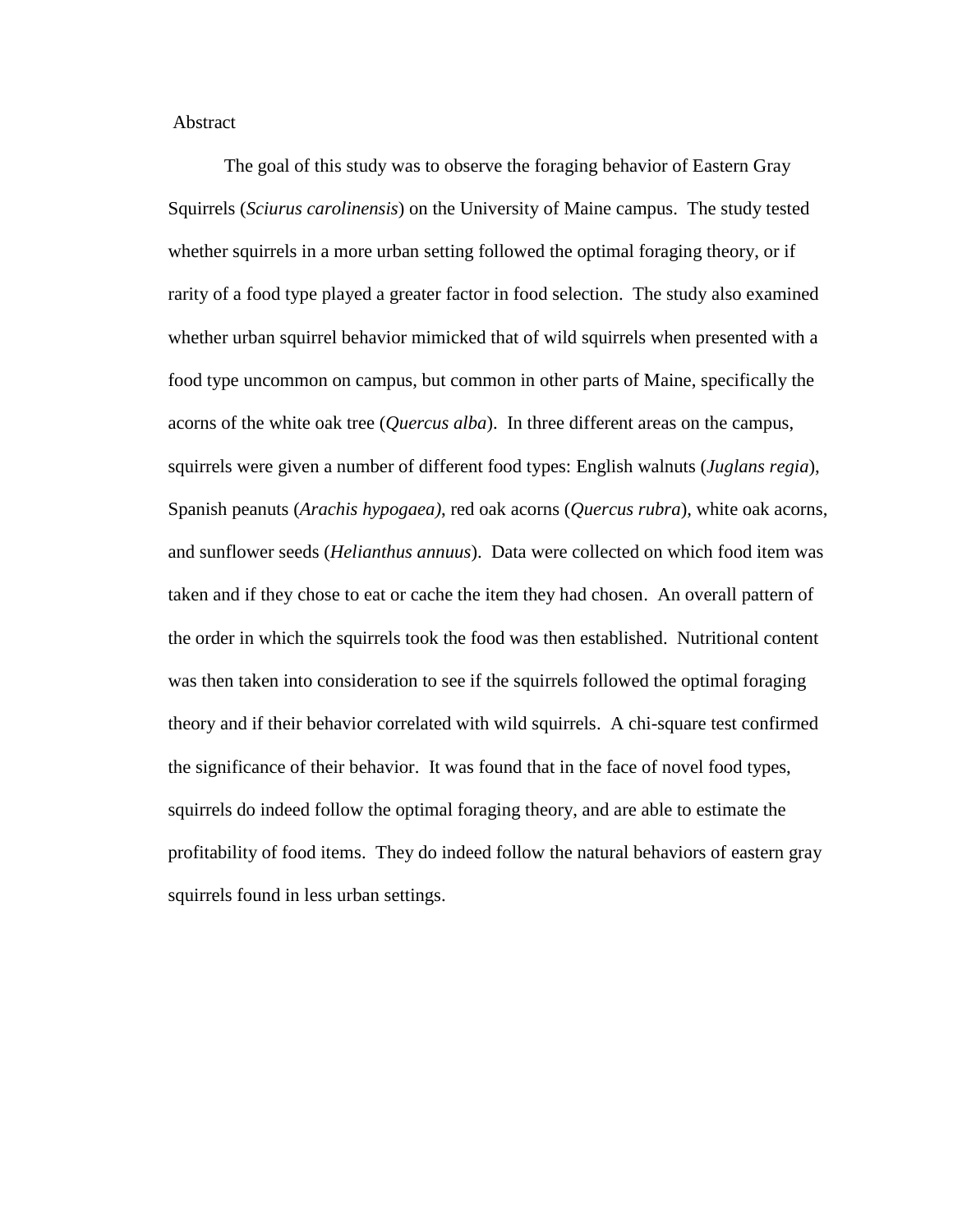## Table of Contents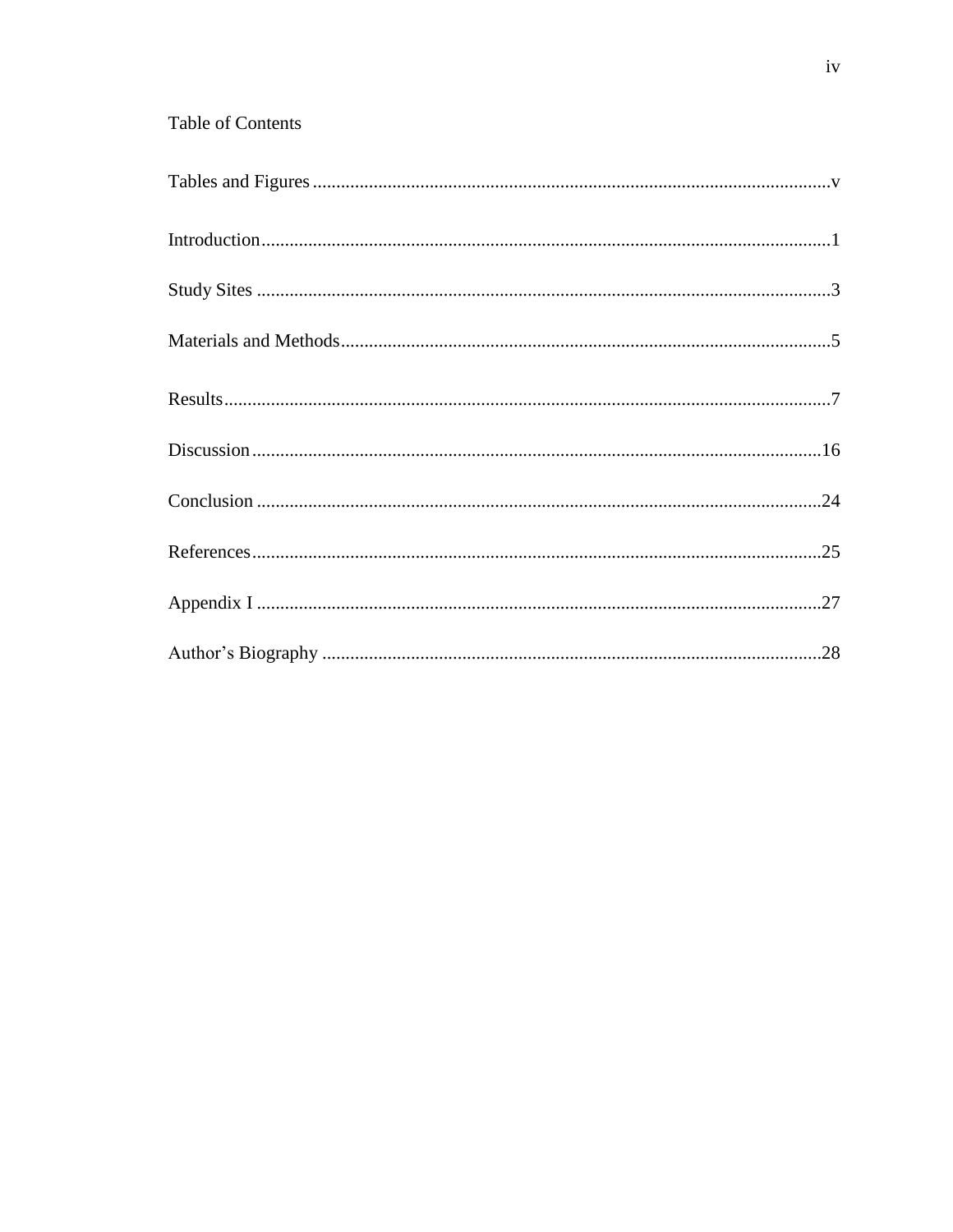## Tables and Figures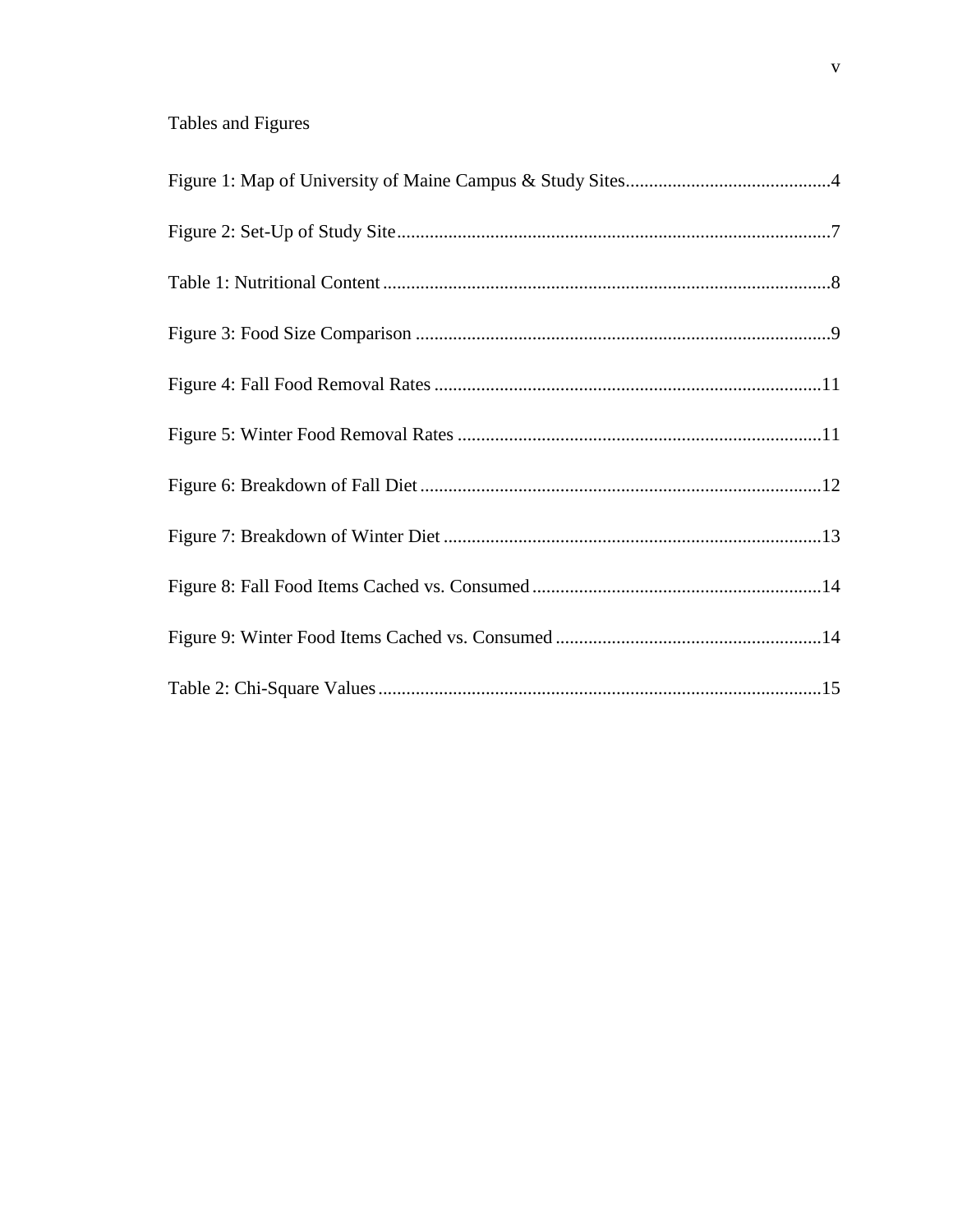Introduction

Eastern gray squirrels (*Sciurus carolinensis*) are very common tree dwelling mammals found all across the eastern half of North America. Squirrels have distinct dentition with powerful ever-growing incisors and a diastema where typical omnivores and carnivores have canine teeth. They also have sets of premolars and molars for grinding their food (Gurnell 1987). Although their dental structure may be better suited to gnawing or grinding rough vegetations, eastern gray squirrels are omnivores, consuming many different foods from fruits and nuts, to gnawing on bones and eating small birds and reptiles (Thorington & Ferrell 2006). Their natural diets change from season to season depending on what is most plentiful. The autumn and winter diets are mainly composed of seeds and fruits (Gurnell 1987).

It is known that during autumn, squirrels often cache their food items while food is plentiful, and in contrast, search for their cached items and consume them during the winter. They must cache hundreds of food items during the fall since they are active all throughout the year and do not hibernate during the winter. Gray squirrels cache their food in a method called scatterhoarding. Squirrels will cache each individual item in its own shallow hole in the ground, often relatively near the place where the food item was found. They then rely on memory and a keen sense of smell to relocate the food during the winter and following seasons (Gurnell 1987). This method seems to have its advantageous and disadvantageous aspects as food cached by other squirrels who have stored their food in the same area are often found, dug up, and consumed instead. Food is buried in a number of different locations by one squirrel, so defending the food items becomes impossible. As food becomes scarce during the winter months, food is

1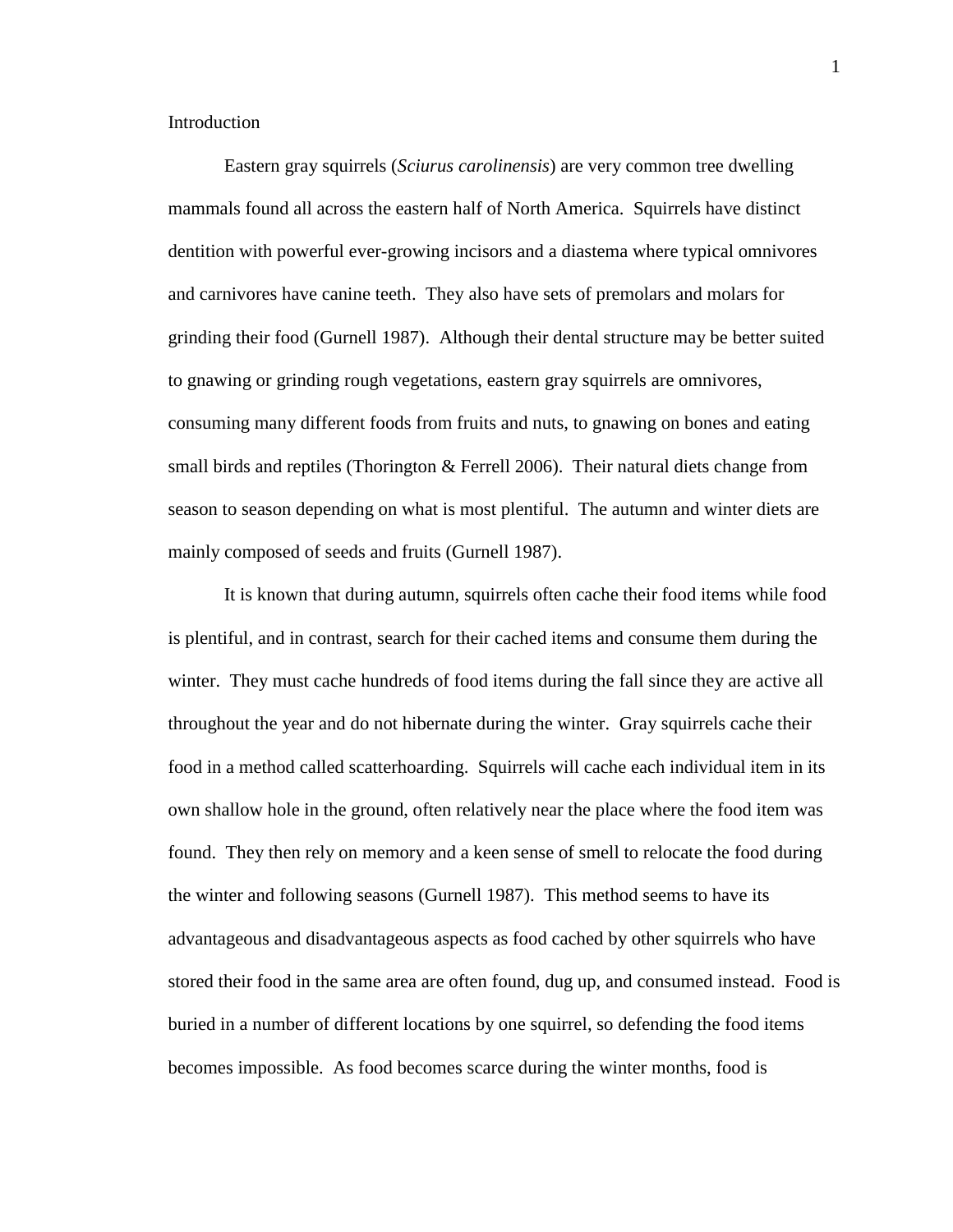inadvertently shared communally with other squirrels. Since they must compete against one another for food, the optimal foraging theory should be exhibited by all eastern gray squirrels. The optimal foraging theory states that animals will always choose food items that are most energetically favorable to them based on the nutritional content, minus the energy it takes to obtain and consume the item.

Research has also been conducted on the foraging behavior of eastern gray squirrels in response to acorns of red (*Quercus rubra*) and white oak trees (*Quercus alba*). It is noted by Fox (1982) that squirrels have different responses when presented with the two different types of acorns. Squirrels tend to cache the red oak and eat the white oak acorns. Although there is still some debate between researchers, and preference between the two acorns seems to vary between squirrel populations, most researchers have concluded that the squirrels are able to differentiate between the two and that their differing responses are due to the tannin content of each species of acorn. Red oak acorns contain more tannin than the white oak acorns, and the extra tannin in red oak acorns makes them more bitter tasting. It is believed that squirrels cache the red oak acorns to allow the tannin content to dissipate over time, making the red oak acorns more palatable, while white oak acorns contain less tannin and can be consumed right away (Fox 1982). Studies have also shown that white oak acorns germinate faster than red oak acorns. If they germinate, the squirrels can no longer eat them, as the energy stored in the acorn would then have been lost to the seedling's growth. In response, squirrels are less likely to cache the white oak acorns in the ground unless the embryo of the acorn is removed prior to caching, thereby halting the germination process (Steele 2001). Many studies have been completed about foraging for food items, such as the red and white oak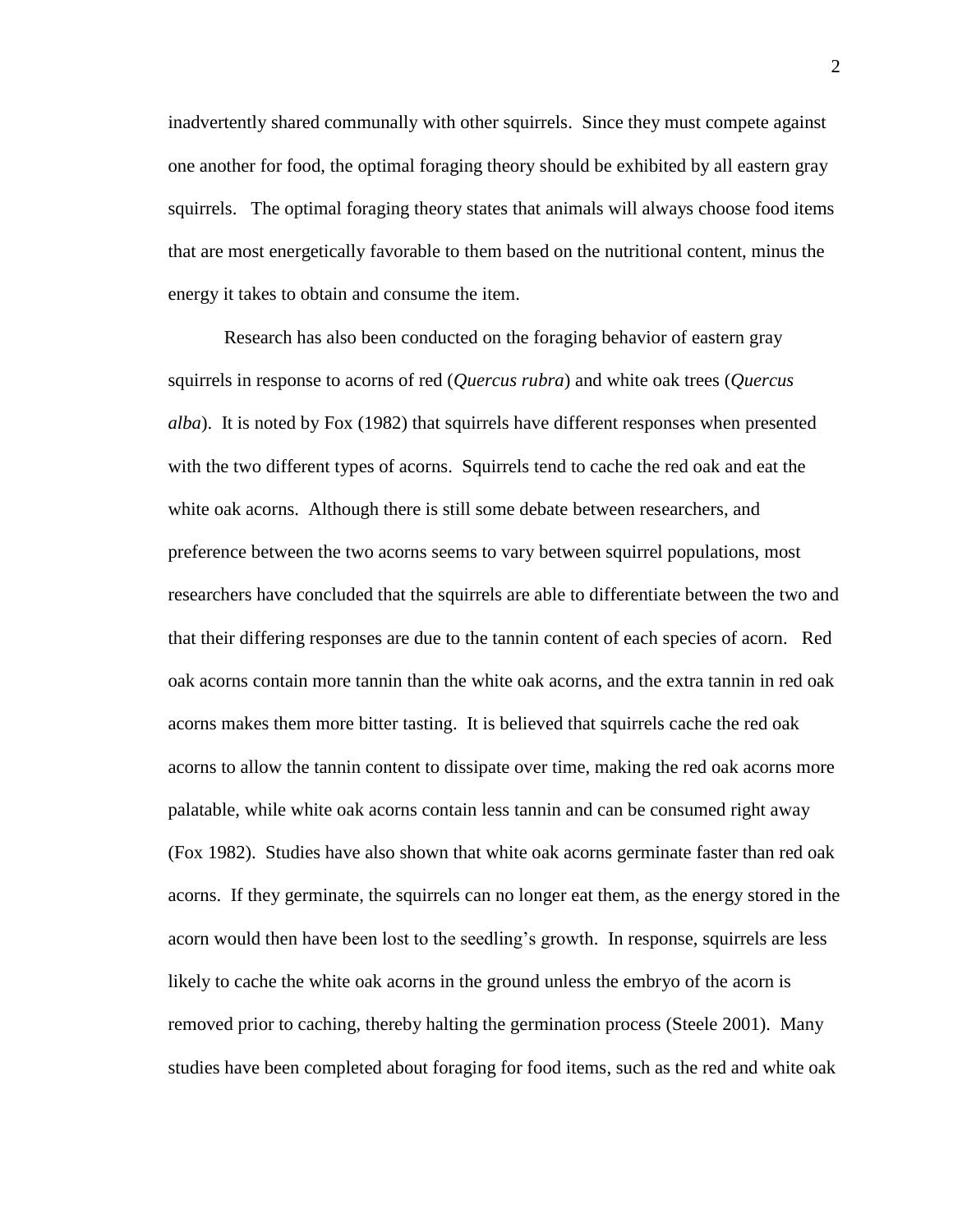acorns in natural settings. However, the foraging behavior of squirrels in urban areas, with a plethora of uncommon food types that would not normally be found in the wild, seems relatively undocumented.

Through this study, the hope is to observe urban squirrel behavior when they encounter foods commonly found in natural squirrel habitats, but largely absent in urban settings such as the University of Maine campus, and whether rarity of food types play a greater role than the optimal foraging theory in urban settings. It is hypothesized that urban squirrels will instinctively mimic the foraging behavior of squirrels in locations largely undisturbed by humans, and when presented with rare and common foods, they will be able to forage optimally and choose the food item they will benefit from the most.

## Study Sites

Data were collected from three different study sites around campus where squirrels seemed to be most plentiful (Figure 1). These three study sites were picked from a number of sites pin-pointed by Michael Clay (Clay 2006). These sites were spaced far apart, which ensured that the individual squirrels being tested were from different populations. The areas chosen were near a single red oak tree or stand of red oak trees that were producing mast crops of acorns during the fall when the study began. The site labeled "Mainebound" (M on the map provided), was located just south of the Mainebound Adventure Center and Climbing Wall. The second site labeled "Penobscot" (P) was located just northwest of Carnegie Hall. The third site labeled "KnoxAndro" (K) is contained south of the Knox Parking Lot.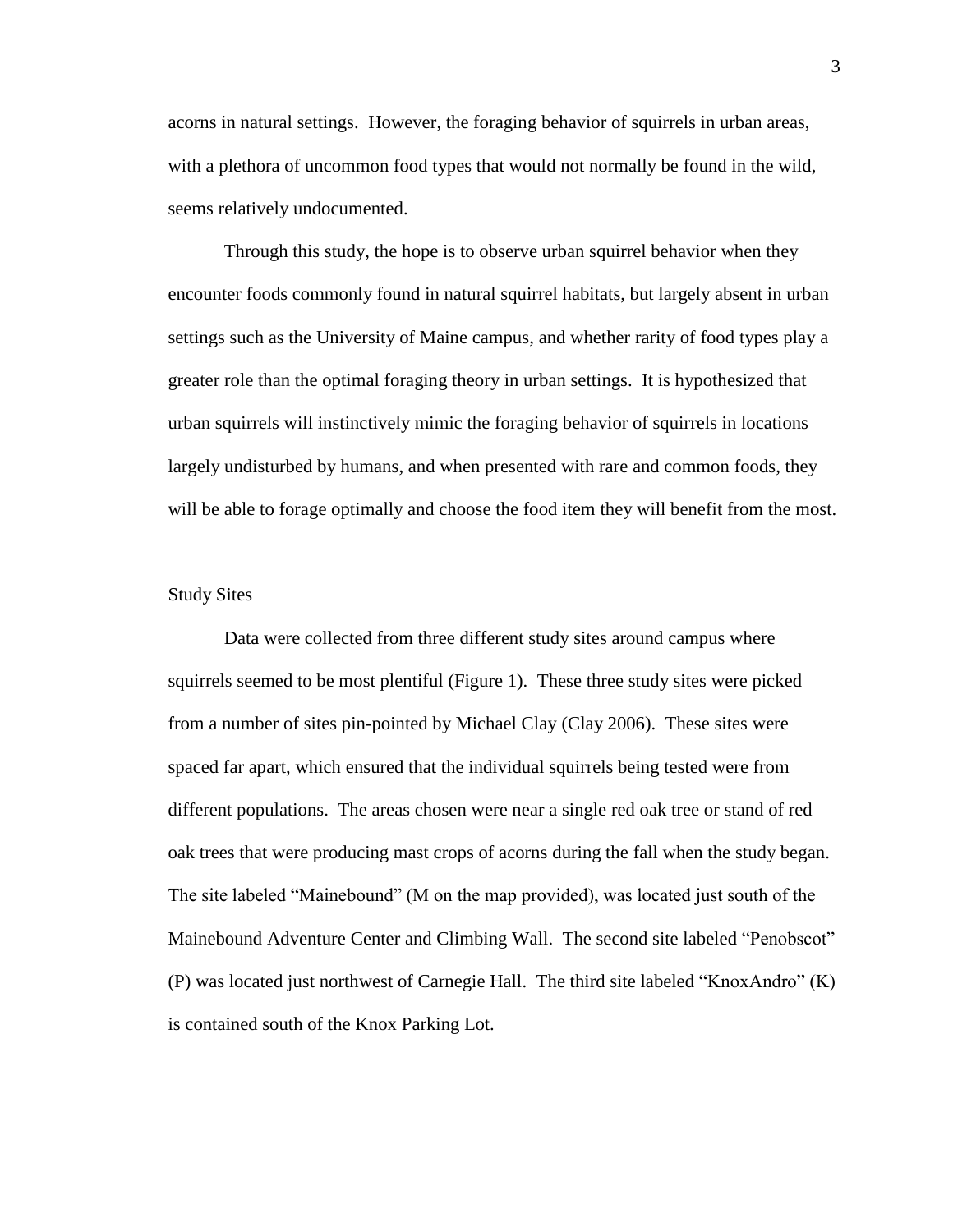

Figure 1. Campus map of the study sites used. Sites are marked with a black star and initials corresponding to each site.  $M =$ Mainebound, P = Penobscot, and K = KnoxAndro.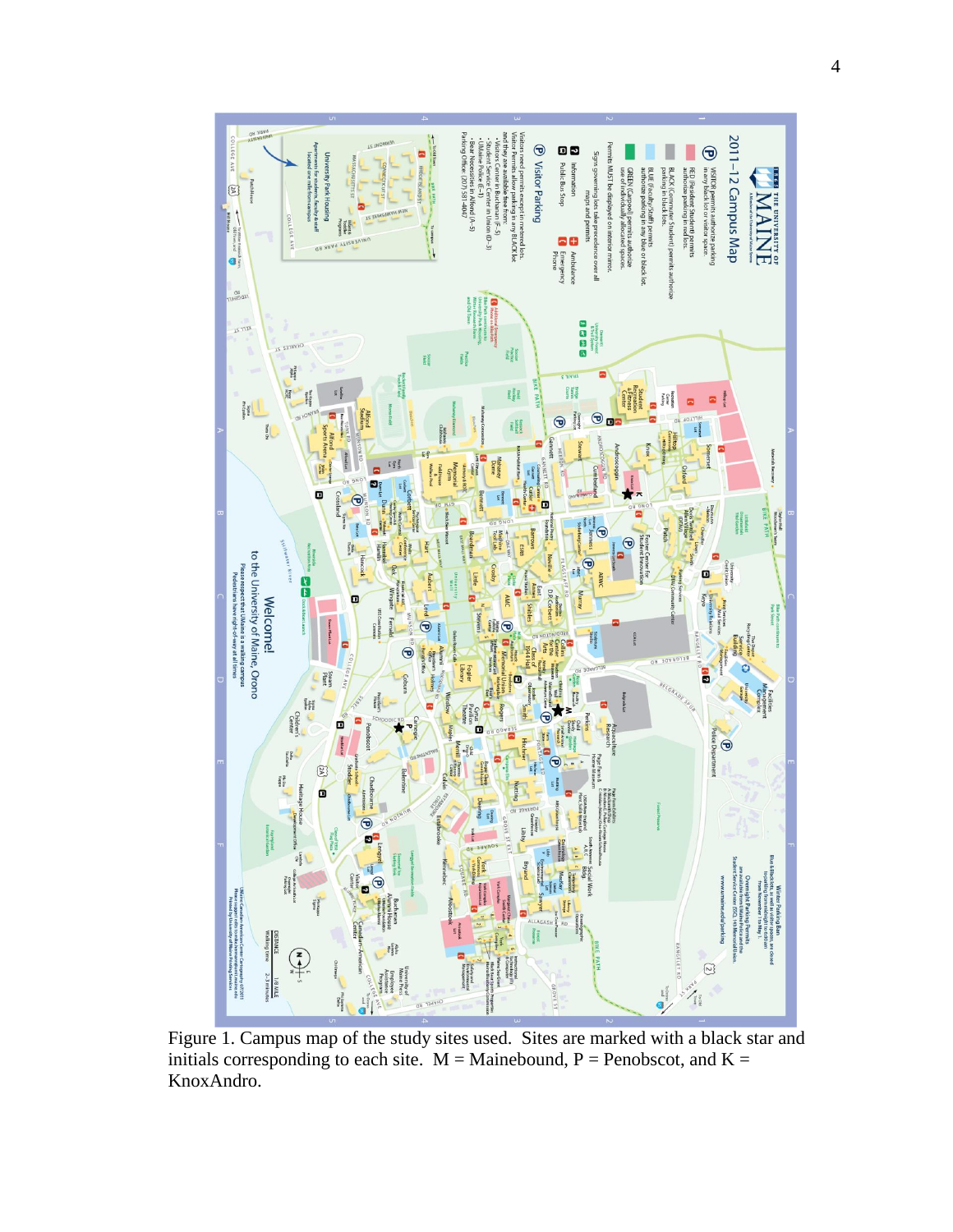Materials and Methods

Each study site was set up as shown in Figure 2. To avoid confusion and to ensure that existing food in the area did not interfere with the food laid out in the study, a circle about five meters in diameter was swept and cleared with a rake near the base of the tree where squirrels were previously observed to be most active. Red oak trees were used in the fall, while the bases of pine trees in the same area were often used in the winter season where squirrels were nesting. The food was laid out in separate piles to make it easier to identify by sight, but were only about an inch apart, so as to allow squirrels the opportunity to go amongst the piles and choose the food they wanted to take to cache or feed on. The food piles were made to be about the same size with twenty English walnuts (*Juglans regia*), forty unsalted roasted Spanish peanuts (*Arachis hypogaea)*, forty red oak acorns, forty white oak acorns, and eighty unsalted and roasted sunflower seeds (*Helianthus annuus*). This was done to ensure that initial pile size was not a factor in squirrel food selection. Excess salt is known to adversely affect squirrels, and raw peanuts are known to contain a toxic mold reported to inhibit an enzyme in the squirrel's body, which is documented to cause fur loss and starvation in squirrels. A lot of salt is also unhealthy for squirrels. So as not to harm the squirrels, unsalted roasted peanuts and sunflower seeds were used. The white oak acorns that were purchased online were shipped from Vermont and had to be disinfected for acorn weevils (*Curculio nucum*) that were found in the shipping package. This was done by soaking the acorns in a tub of cold water for twenty-four hours to drown any acorn weevils hiding within the acorns. The water was then drained and the acorns were left on newspaper to dry for another twenty-four hours. Acorns with visible acorn weevil holes in them were disposed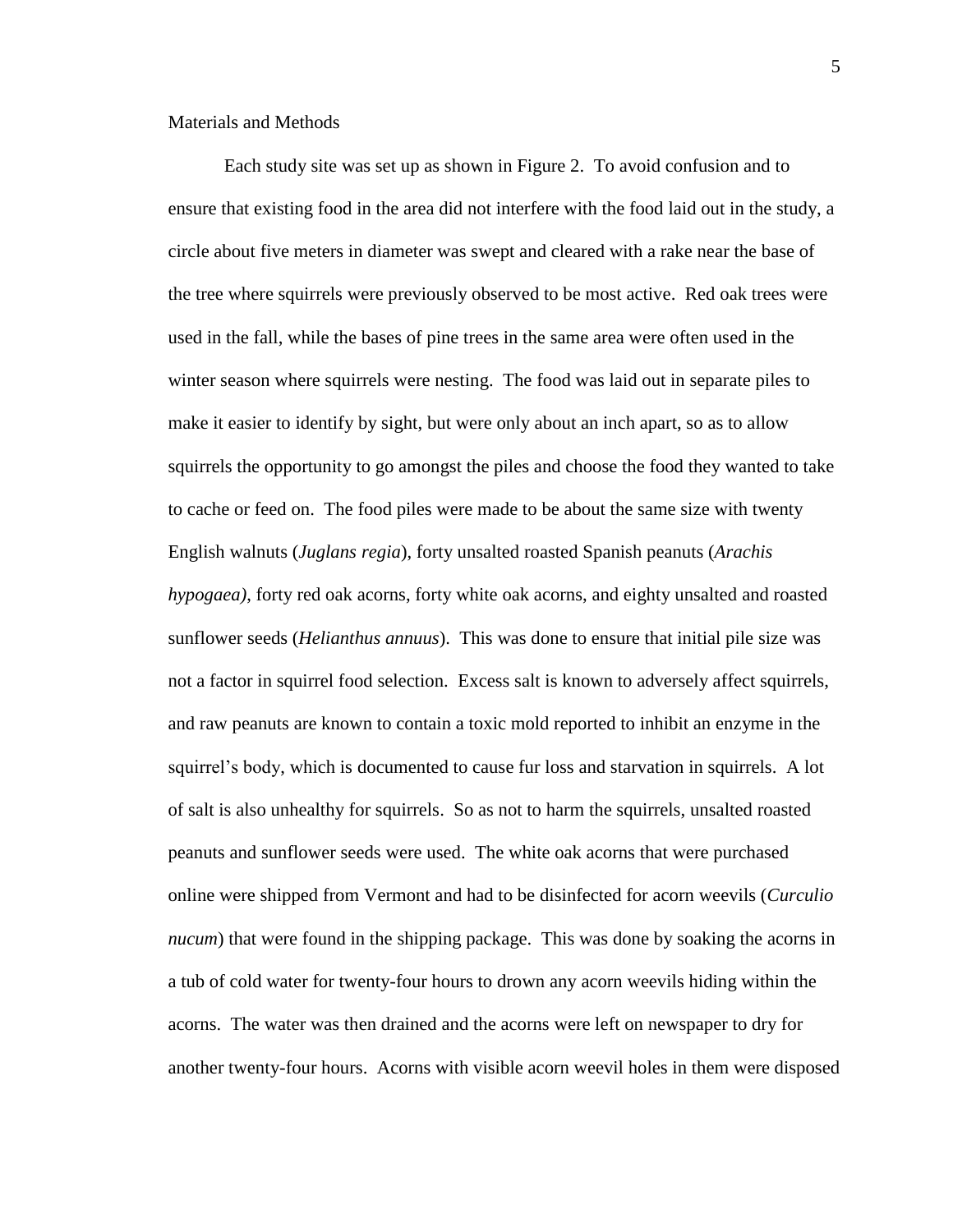of and were not used as they were probably hollowed out by the larvae and contained little nutrition. Once the food was placed, a tripod with a camera was set up about ten meters away to record the squirrels' behaviors. The observer stood behind the camera and observations were also taken by hand, recorded in a notebook. Data were recorded on what food item was taken, whether it was cached, which was observed when squirrels left the immediate area, or whether it was eaten, with squirrels usually sitting on the ground or perched in a nearby tree in the area to consume the item. Notes were also made if the same squirrel returned to the site and took more than one food item. Observations were sometimes ended once a pile of a certain food type ran out, as data would then be altered as one of the variable food types was gone. However, at other times, elimination studies were performed where observations were made until either all the food was removed or when squirrels lost interest and left the area. An example of the observations taken in one foraging period can be found in Appendix I. The data were then compiled, chi square tests were performed, and conclusions were drawn. About three hundred trials were done each in the fall and the winter seasons, with a few elimination studies performed in each season as well. The data were taken rotating among different sites each day starting in early October and ending in February the following year. During the fall season, squirrels were most active when the sun rose in the morning as well as in the late afternoon around two p.m. In the winter, squirrels were found to be most active around midday from noon to two p.m., or in the early morning towards the end of the winter season. Winter foraging time was dependent on the personal preference of the squirrel as well as the mildness of the winter season during that particular year (Tonkin 2008).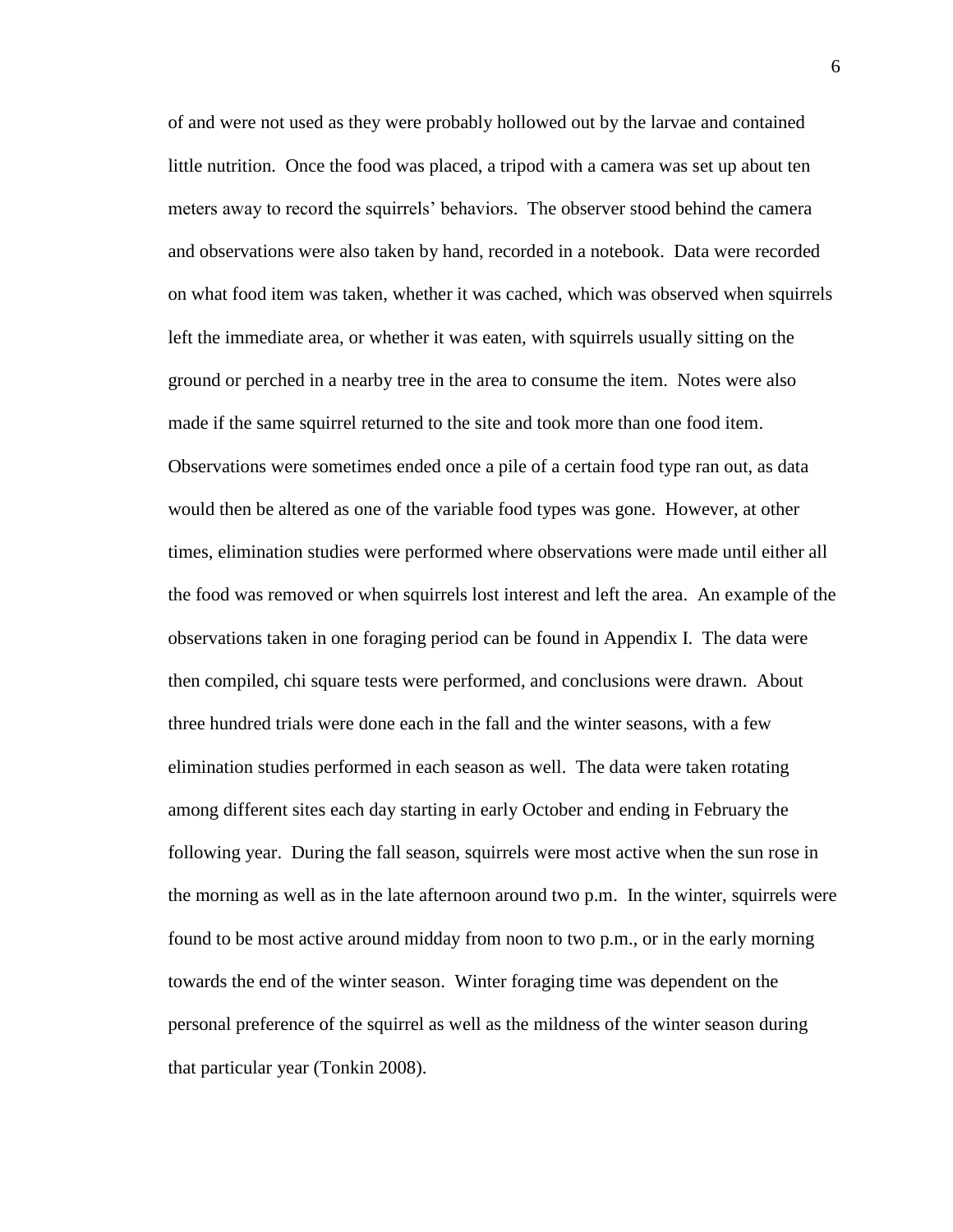

Figure 2. Illustration of a food resource site at the base of a tree. Five piles of food were placed at the base of a tree, each composed of one of the food types offered. A camera was set up with the observer standing behind it to film the squirrels' behavior. Figure is not to scale.

Results

Table 1 lists the different foods used and their nutritional content, which may be a factor influencing squirrel food choice. On the far right side of the table is the estimated daily intake for the recommended amount of nutrients that domesticated squirrels and those in captivity are required to maintain a healthy life. It was based on the information provided from a squirrel vitamin supplement with a suggested serving size of forty grams per day. Values given for domesticated squirrel diets were specified in crude percentages of items such as crude protein, etc, and a serving size. Given the serving size of forty grams, the approximate amount of each item in grams could then be calculated. The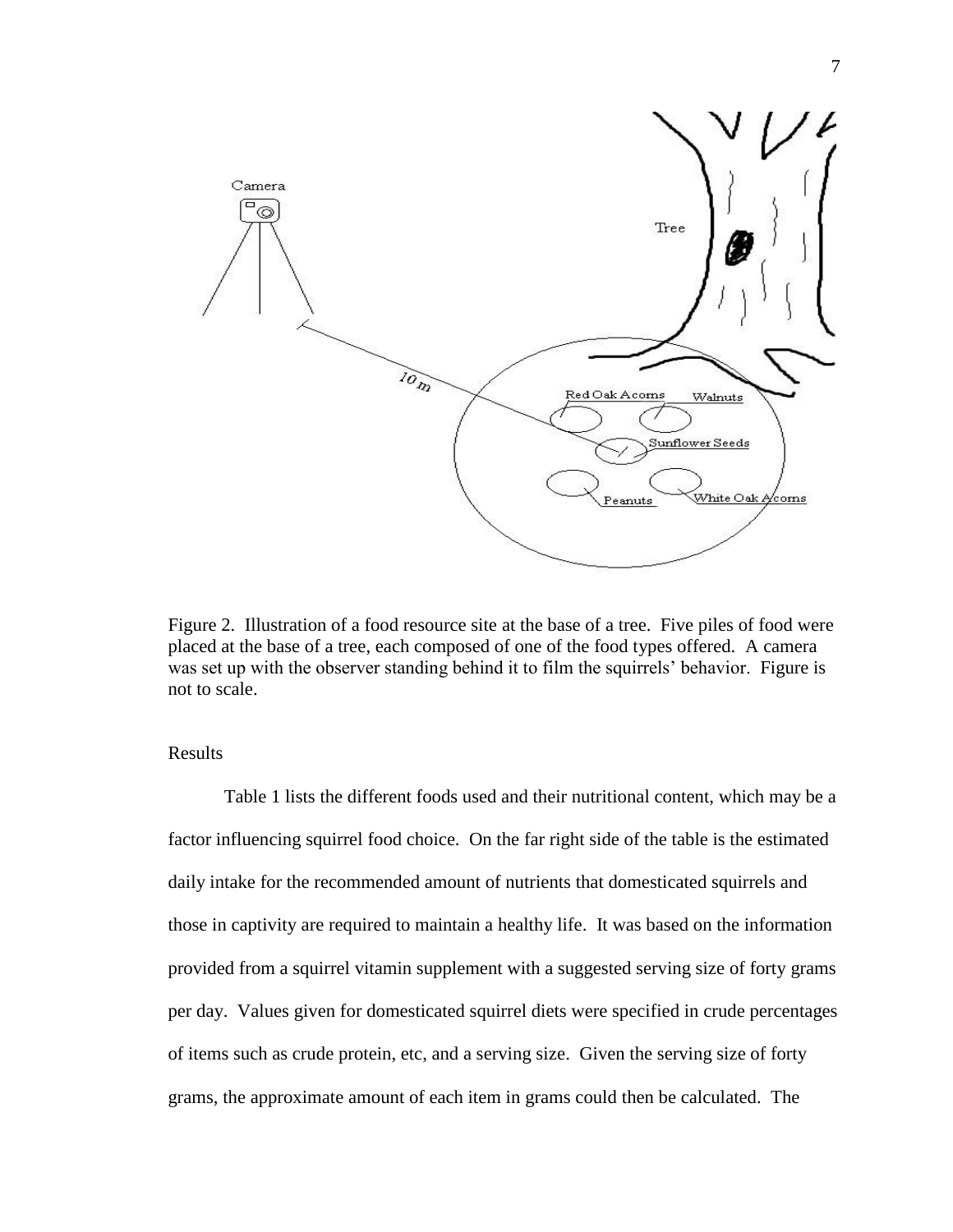amount of nutrients for walnuts, peanuts, and sunflower seeds was not measured directly, but was taken from the nutritional facts supplied by the distributor of the food product. The nutritional content of red oak and white oak acorns was supplied from tables contained in books by Gurnell (1987) and Steele (2001). Information on certain vitamins or minerals could not be found, and at other times the percentages found in the foods were so small it was insignificant to list in the table, noted by an asterisk. The table shows that although walnuts may have the highest caloric content, they are also missing key minerals and vitamins that the other foods may contain. For example, there is no significant amount of phosphorus in walnuts, but sunflower seeds have the most, although the energy content is very small. Whereas a lot of salt is not good for squirrels, red and white oak acorns contain a small amount that is healthy for a squirrel to ingest. Squirrels must eat a variety of foods to maintain a healthy life, and cannot just feed on the most energy-rich items available.

|                             | <b>Walnuts</b><br>(15 g) | <b>Peanuts</b><br>(1 shelled<br>peanut 2<br>$\bf{g}$ | <b>Red Oak</b><br><b>Acorns</b><br>$(3.2 g)^1$ | White<br>Oak<br><b>Acorns</b><br>$(1.4 g)^1$ | <b>Sunflower</b><br><b>Seeds</b><br>(0.91 g) | <b>Squirrel</b><br><b>Feed (40)</b><br>$\bf g)$ |
|-----------------------------|--------------------------|------------------------------------------------------|------------------------------------------------|----------------------------------------------|----------------------------------------------|-------------------------------------------------|
| <b>Crude Protein</b>        | 1 g                      | $< 0.25$ g                                           | $\rightarrow$                                  | $-\ast$                                      | $0.027$ g                                    | 7.6 g                                           |
| <b>Crude Fat</b>            | 4g                       | $< 0.46$ g                                           | _*                                             | _*                                           | $0.045$ g                                    | 1 <sub>g</sub>                                  |
| <b>Crude Fiber</b>          | 0.4 g                    | $< 0.11$ g                                           | $-$ *                                          | $\rightarrow$                                | $0.012$ g                                    | 14 <sub>g</sub>                                 |
| Calcium                     | $0.12$ g                 | 0 g                                                  | $0.062$ $g^2$                                  | $0.038$ g <sup>2</sup>                       | $0.002$ g                                    | 0.8 g                                           |
| <b>Phosphorus</b>           |                          | $< 0.15$ g                                           | $0.087$ g <sup>2</sup>                         | 0.099 g <sup>2</sup>                         | $0.023$ g                                    | $0.32$ g                                        |
| <b>Vitamin A</b>            | $< 0.12$ g               | 0 g                                                  | $\rightarrow$                                  | $\rightarrow$                                | $< 0.002$ g                                  | 105.822<br>IU                                   |
| <b>Sodium</b>               | 0 g                      | 0 g                                                  | $0.003$ g <sup>2</sup>                         | $0.003$ g <sup>2</sup>                       | $-$ *                                        | $0.32$ g                                        |
| <b>Potassium</b>            | $0.08$ g                 | $< 0.007$ g                                          | $0.923$ g <sup>2</sup>                         | $0.918\$ g <sup>2</sup>                      | 0 g                                          | $\rightarrow$                                   |
| <b>Magnesium</b>            | $0.25$ g                 | $< 0.15$ g                                           | $0.062$ g <sup>2</sup>                         | $0.070$ g <sup>2</sup>                       | $0.027$ g                                    | $\mathbf{F}_{-}$                                |
| <b>Nitrogen</b>             | _*                       | $\rightarrow$                                        | 1.000 g <sup>2</sup>                           | 1.120 g <sup>2</sup>                         | _*                                           | $\overline{\phantom{a}}$                        |
| <b>Calories</b><br>(kcal/g) | 40                       | 6                                                    | $5.45^{2}$                                     | $4.17^{2}$                                   | 0.576                                        | $\cdot$                                         |

Table 1. Comparison of the different nutrients, minerals, and caloric content contained. Items marked with an asterisk show that the nutrient or mineral was not given, present, or too small to be recorded. 1. Steele (2001). 2. Gurnell (1987)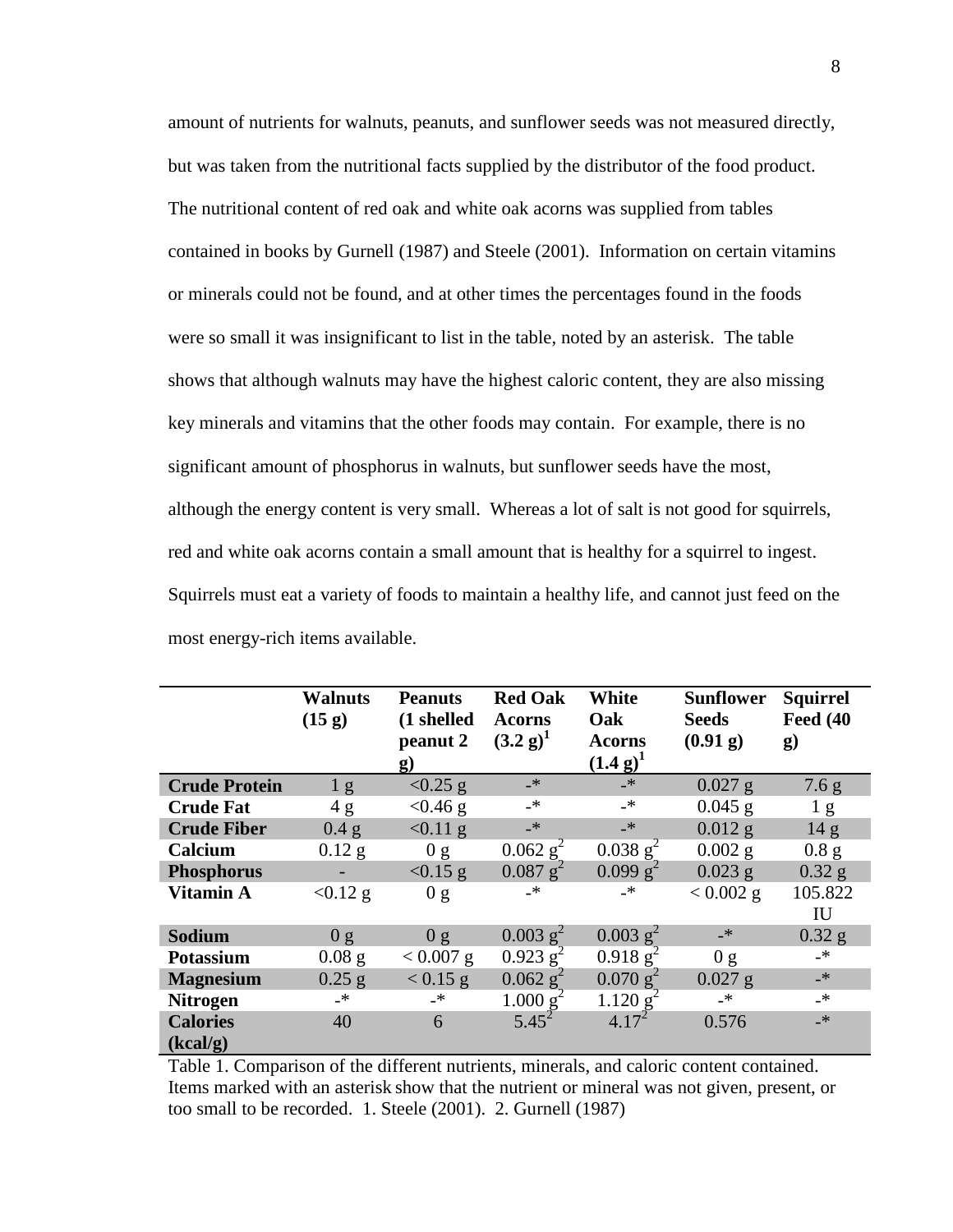Each food item was also compared visually to see if size was also a determining factor for food selection. The items were lined up with one another against a scale according to caloric content to see if size correlated with the energy contained in each item. As Figure 3 shows, items such as the white oak acorn are clearly larger than the red oak acorn, yet contain less energy. This allowed size to be ruled out as a contributing factor to food selection, as items with the most caloric content were selected first.



Figure 3. Comparison of each food item according to its size. Items are ordered based on descending caloric content with walnuts containing the most calories and sunflower seeds containing the least.

Data compiled and presented in the following sections are based on observations taken until the pile of one food item was fully depleted, rather than from elimination studies. Since data were successfully collected at all three sites and squirrel behavior remained the same at each location, the data were analyzed as a whole rather than broken down by each site. To compare fall and winter behaviors, data collected during the two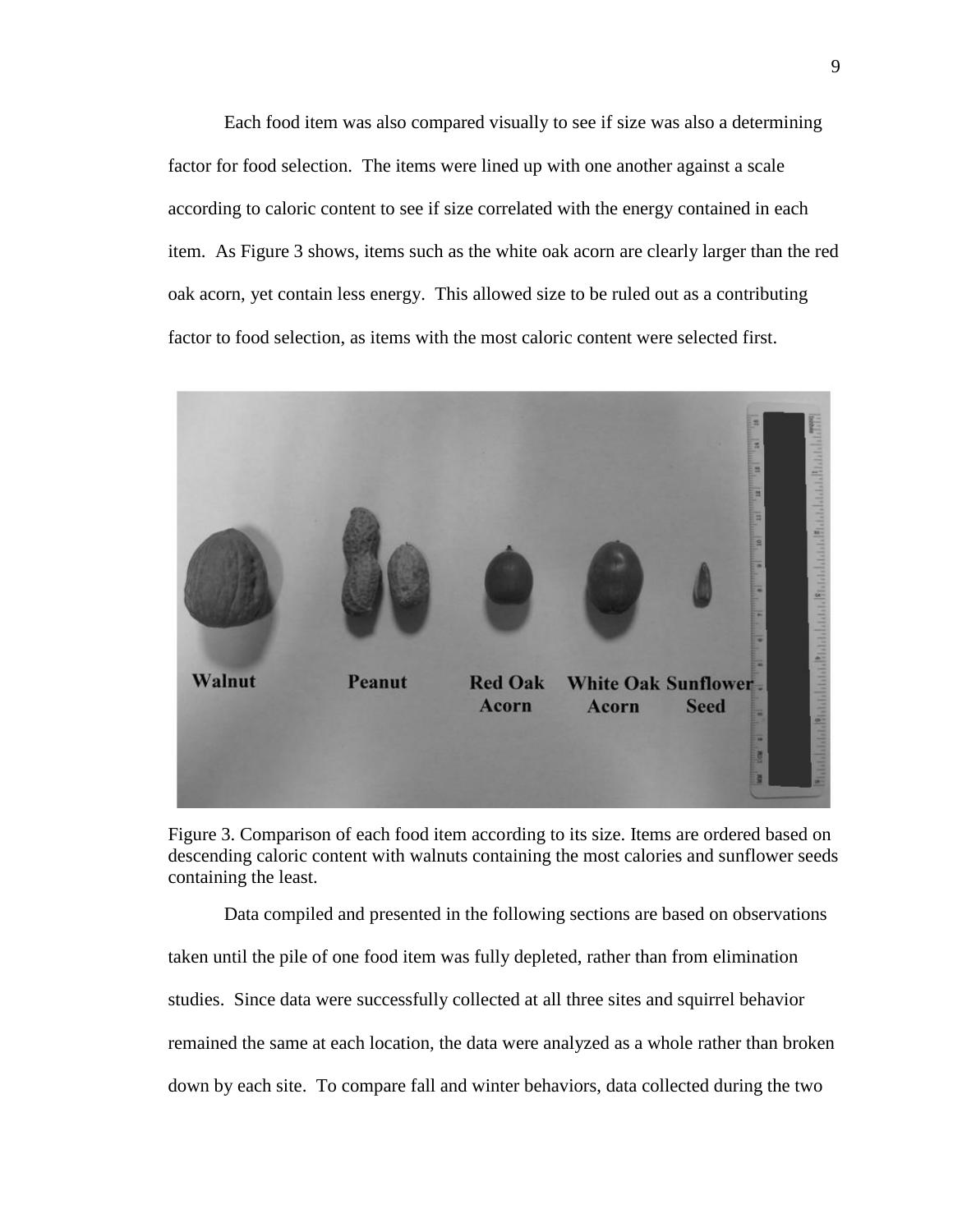different seasons were separately quantified and displayed (Figures 4 and 5). Percentages were used, rather than the actual total number of each food item that was consumed, since amounts of each food type offered in each pile differed. As mentioned earlier, the original intention of offering different amounts of each food type was to eliminate pile size as a variable in terms of initial squirrel foraging responses. In Figures 4 and 5, food types are ordered according to the caloric content with walnuts having the greatest caloric content per nut, and sunflower seeds having the least amount of energy per seed. In the fall, squirrels removed more walnuts (55.2%), than red oak acorns (24.0%), or peanuts (23.1%), or sunflower seeds (3.33%). White oak acorns were removed the least at a rate of 2.62%. Winter data showed more drastic differences in percentages between all the food types, with walnuts again being the food most likely to be taken at a high rate of 68.9%, with peanuts second at 33.7%, red oak acorns third (22.5%), white oak acorns fourth (2.18%) and sunflower seeds hardly removed from the study sites at all with a removal rate of 0.87%. Rates of removal for white oak acorns, and sunflower seeds were higher in the fall than in the winter while peanuts were taken more often in the winter. Percentages of red oak acorns removed from the sites remained relatively constant. Winter seasonal patterns accurately favored the optimal foraging theory as items with the most caloric content were removed at a greater percentage than items that provided less energy based on caloric content. In the fall, red oak acorns were taken slightly more often than the peanuts. However, the fall data still generally follows the pattern of the higher energy items being removed more often than those food types that contained lesser amounts of energy.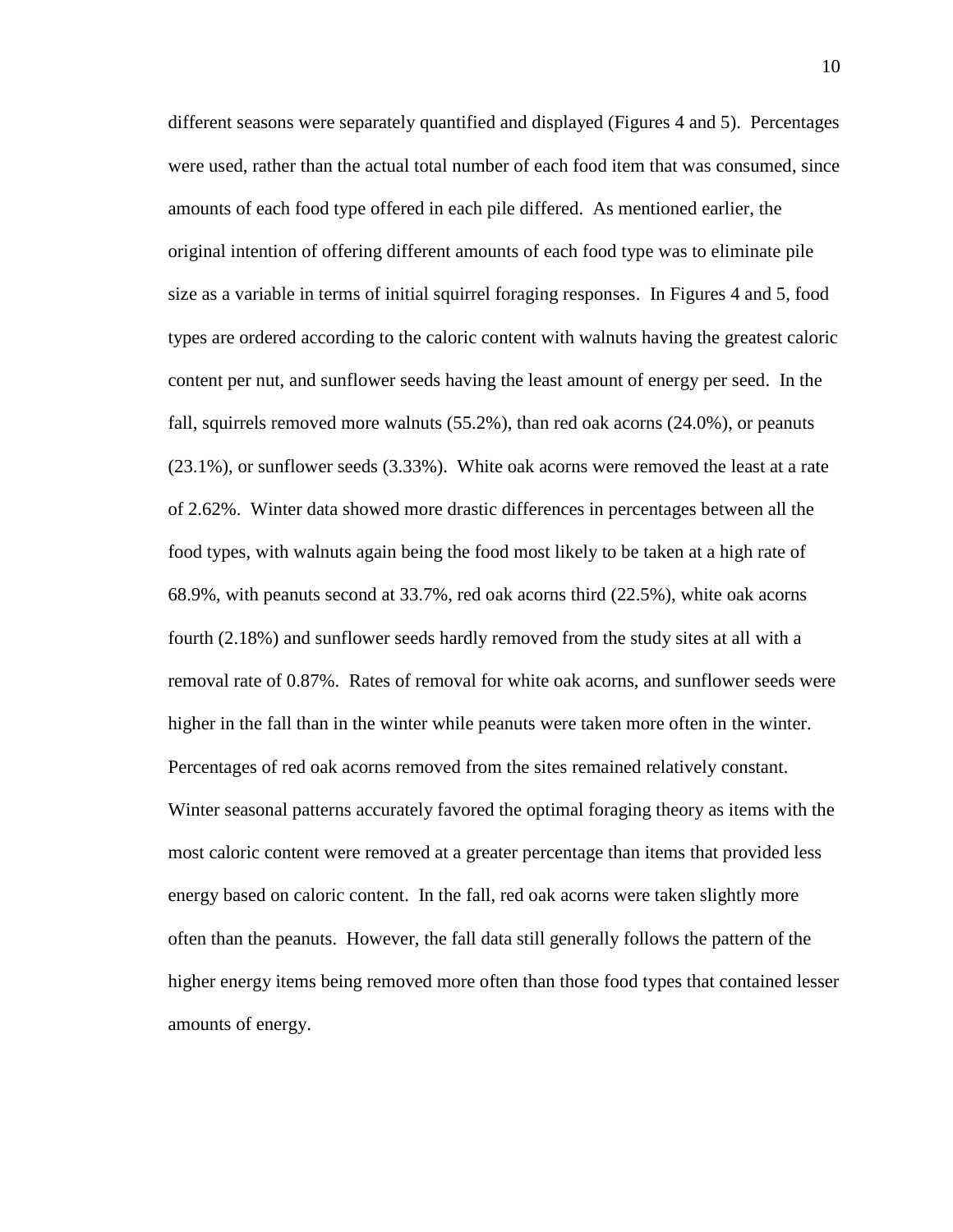

Figure 4. Percentages of each food taken out of the total amount of food that was offered for each type during the fall season.



Figure 5. Percentages of each food taken out of the total amount of food that was offered for each type during the winter season.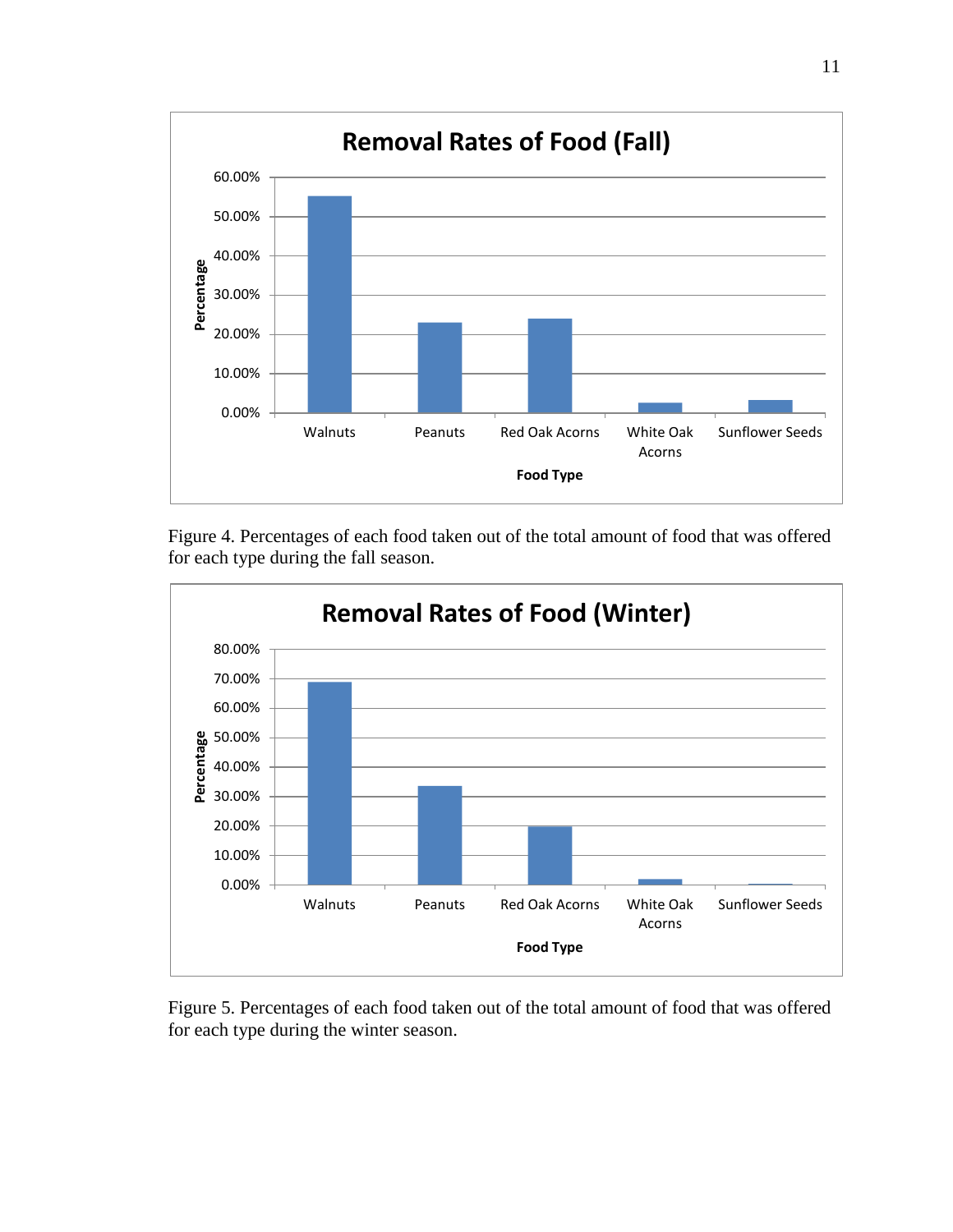Figures 6 and 7 illustrate what the eastern gray squirrel's diet would be if they only fed on the food items offered in the study. The total energy consumed in calories (kcal/g) was calculated based on the caloric values of each food type, which found in Table 1. The calories of each food item were then multiplied by the amount of that food that was taken by the squirrel and displayed in Figures 5 and 6. In both the fall and the winter, walnuts composed the largest portion of their diet at about eighty percent. Peanuts accounted for more of the squirrels' diets during the winter with thirteen percent, instead of the ten percent in the fall. Red oak acorns composed about the same amount of the fall and winter diets. The energy obtained from white oak acorns and sunflower seeds were so minimal for both seasons that they barely show on the graph.



Figure 6. The amount of particular foods taken in relation to each other in terms of caloric content during the fall season.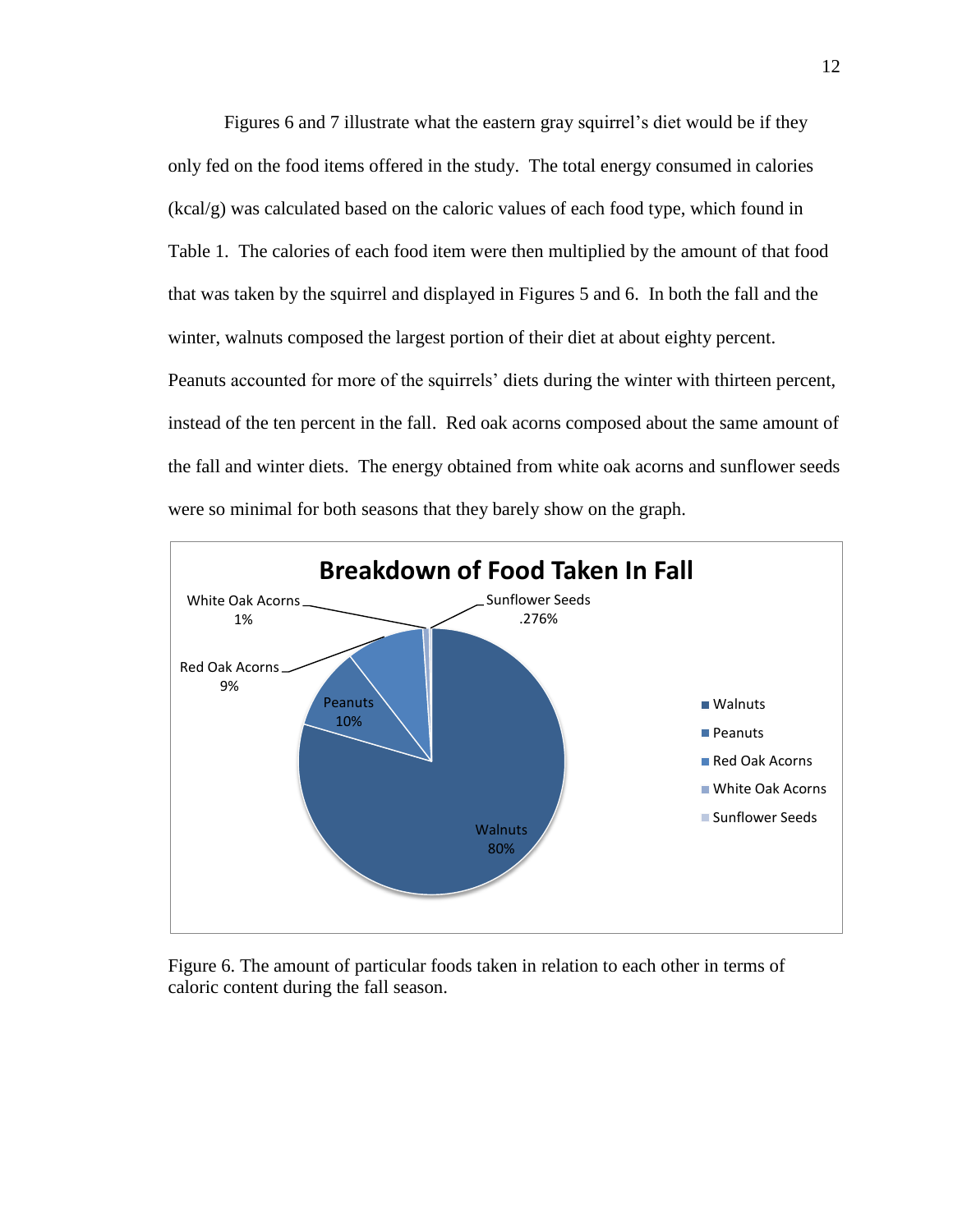



Although food was taken, it was not always immediately consumed after the squirrels chose a particular food type. This is important to take into account in analyzing the optimal foraging theory. Figures 8 and 9 break down the foods taken even further, separating the percentages of each food type that were cached and consumed. Again the food types are arranged according to caloric content, with walnuts containing the most energy, and sunflower seeds containing the least. In both seasons, it is observed that harder shelled items are cached such as the walnuts and the red oak acorns, while softer shelled items including the white oak acorns, peanuts, and sunflower seeds were more often consumed at the site. During the fall season, many food items were both cached and consumed, while the winter produced more radical results. In the winter, walnuts were only cached, and white oak acorns and sunflower seeds were strictly eaten.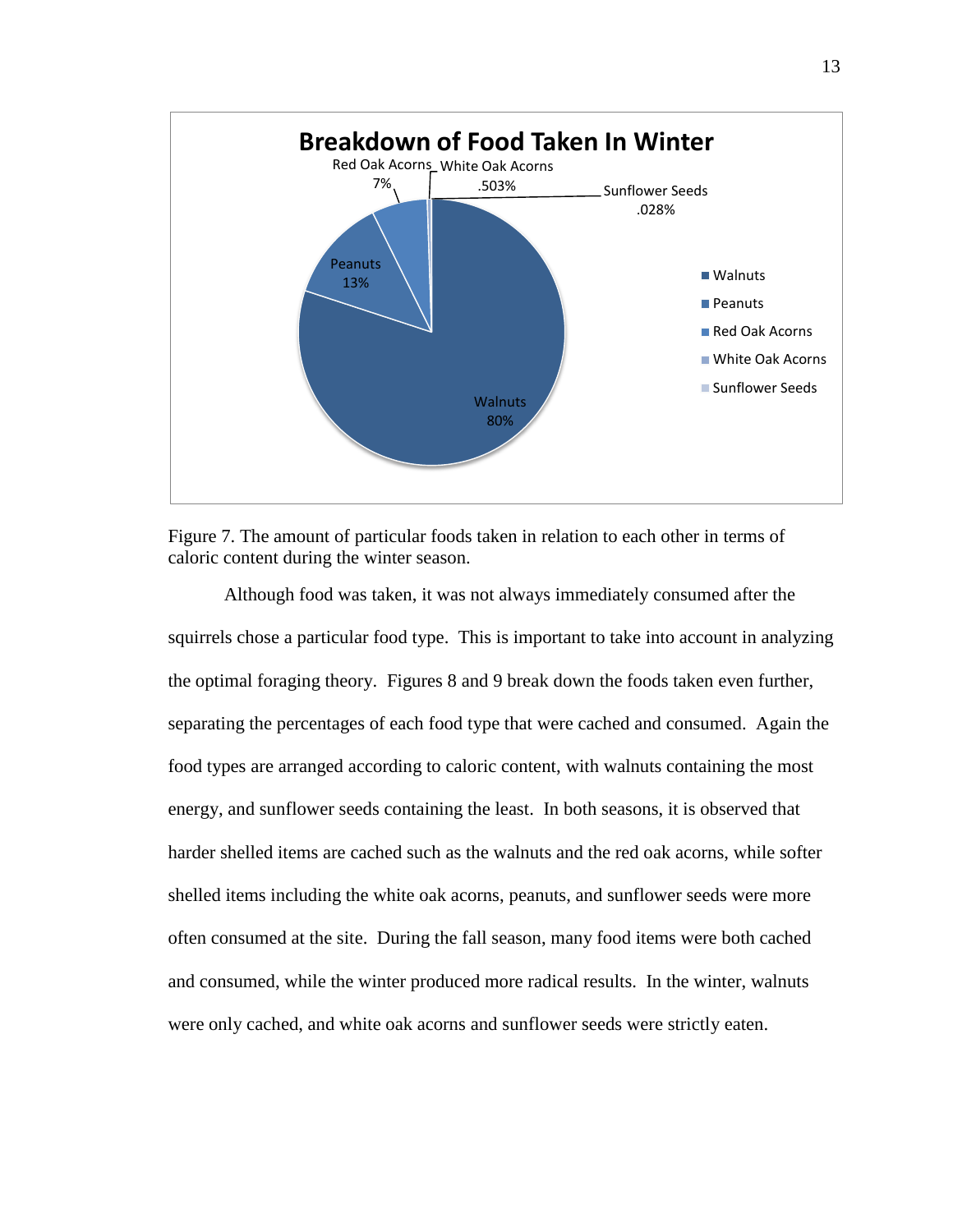

Figure 8. Percentages of food items that were cached or eaten after a squirrel chose the item. Harder shelled foods were cached more often than soft shelled items.



Figure 9. Percentages of food items that were cached or eaten after a squirrel chose the item. Harder shelled foods were cached more often than soft shelled items.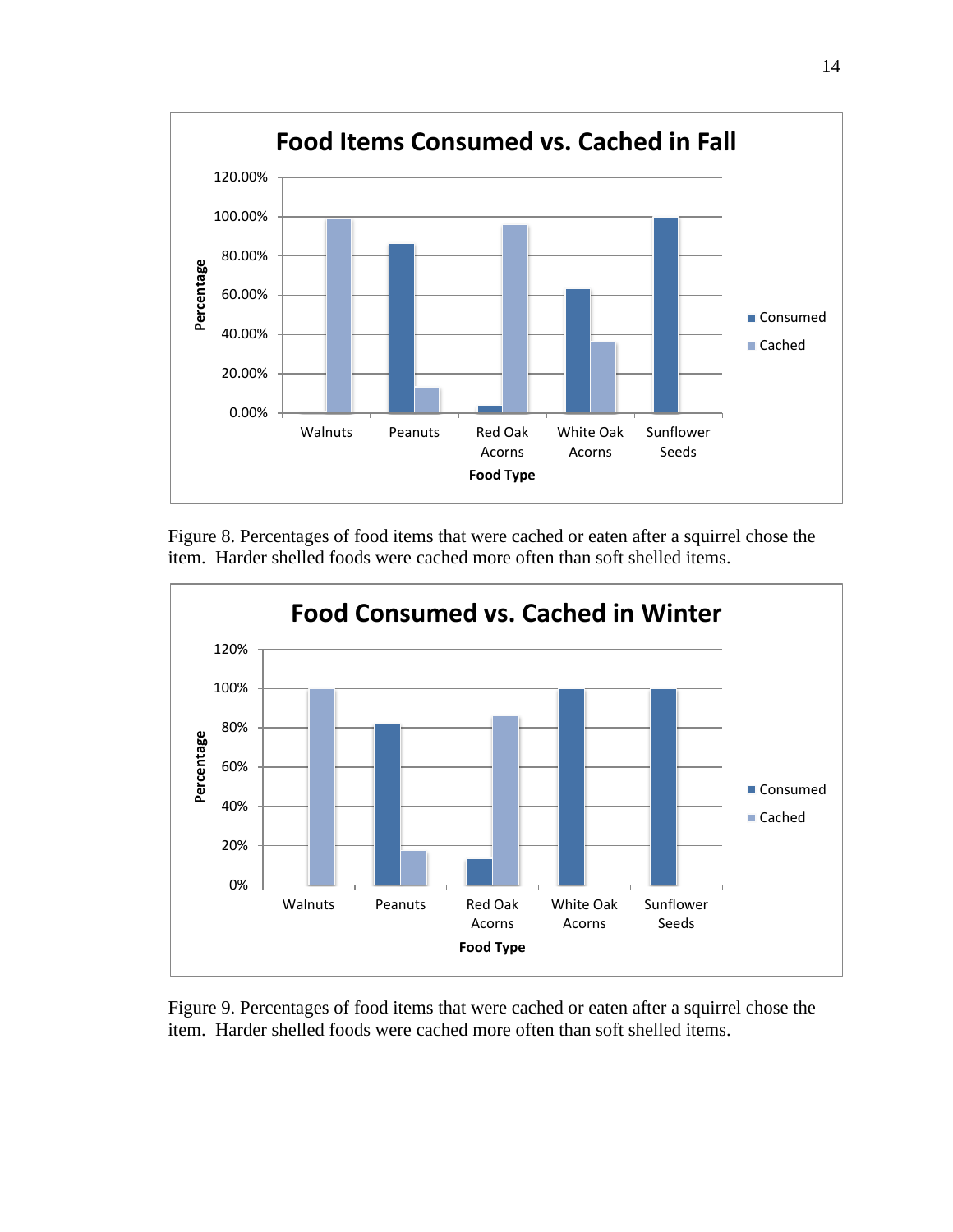Chi square tests were then completed to further test whether observed behavioral patterns were significant (Table 2). One set of tests examined the observed results, using the values shown in Figures 4 and 5 versus the null hypothesis, that eastern gray squirrels had no preference or did not follow the optimal foraging theory. This would mean that the chances of a food type being taken were equal for all items. The second chi square test analyzed the observed results versus the expected results based on caloric content. The food with the highest caloric content (walnuts) was used as the basis for the expected values of the other food items with walnuts having an expected value of one hundred percent, peanuts having an expected value of fifteen percent as the energy contained in the legume is fifteen percent of that of the walnut, and so on. This would mean that the walnuts are expected to be chosen one hundred percent of the time, because they have the most energy, while peanuts would have a fifteen percent chance of being chosen by the squirrel. If the chi square values are greater than 0.05, the behavior exhibited by the eastern gray squirrels are significant. All values calculated were greater than 0.05 which meant that conclusions can be drawn from the observed behaviors.

| <b>Food Item</b>            | Chi Square Value $(\alpha)$  | Chi Square Value $(\alpha)$  |
|-----------------------------|------------------------------|------------------------------|
|                             | <b>Using Null Hypothesis</b> | <b>Using Expected Values</b> |
| <b>Walnuts (f)</b>          | 8.269                        | 45.078                       |
| Peanuts (f)                 | 2.798                        | 10.383                       |
| <b>Red Oak Acorns (f)</b>   | 3.707                        | 16.481                       |
| <b>White Oak Acorns (f)</b> | 14.247                       | 5.119                        |
| <b>Sunflower Seeds (f)</b>  | 7.284                        | 29.250                       |
| Walnuts $(w)$               | 13.195                       | 40.647                       |
| Peanuts (w)                 | 16.580                       | 35.914                       |
| <b>Red Oak Acorns (w)</b>   | 0.310                        | 5.767                        |
| <b>White Oak Acorns</b>     | 15.872                       | 6.516                        |
| $(\mathbf{w})$              |                              |                              |
| <b>Sunflower Seeds (w)</b>  | 18.292                       | 0.223                        |

Table 2. Chi square values. Null hypothesis can be rejected when alpha is greater than 5%. "f" stands for foods taken during the fall, while "w" stands for winter food items.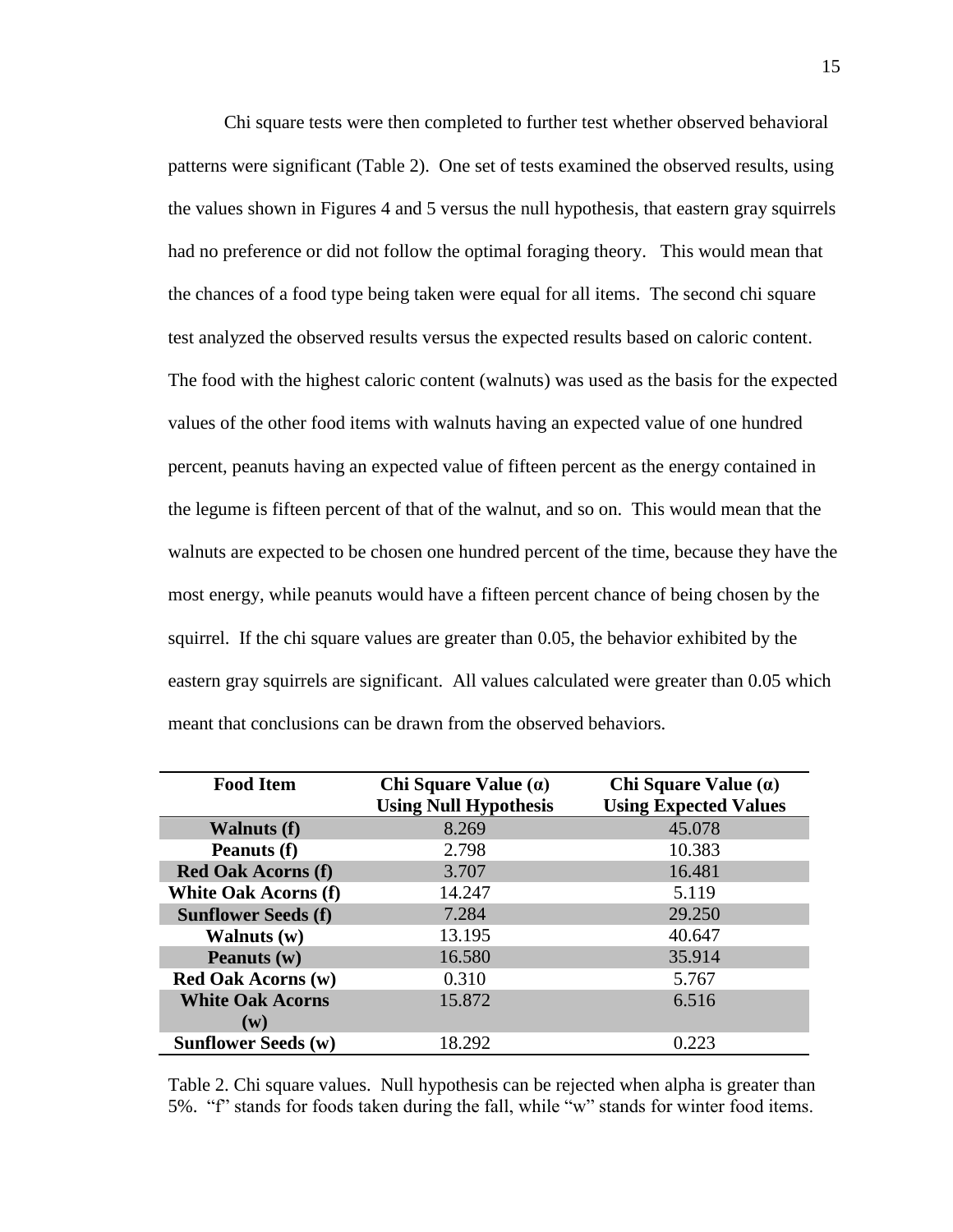## **Discussion**

Although the eastern gray squirrels on the University of Maine campus live in a more urban setting and constantly come into contact with the human population that shares the same area, they still exhibit the natural behaviors of those in more natural settings. The data are valid since a number of different individuals and three different populations were studied.

Doebel and McGinnes found that the home range of an individual squirrel is 0.49 ha, the greatest lateral distance being 136.7 m (1974). Each study site was farther apart than this distance, which insured that different populations were being observed. Squirrels regularly visit certain areas of their home range at certain times of the day, often using the same paths or tree branches to get to certain areas, so the study was sure to be sampling from the same three populations of squirrels during each feeding session (Connolly 1979). This territory range allowed the observer to recognize individual squirrels and note which squirrel was taking what food, usually by their tails which were different thicknesses and may have had parts of fur or entire parts of the tail missing. The only time squirrels will travel great distances is when they are released into an unfamiliar area and have not established a territory (Flyger 1960). Since there was no human interference with the squirrels on campus, it was safe to say that the populations remained somewhat constant.

The chi square values show that squirrel preference for more energy-rich items was significant. Since the eastern gray squirrels specifically sought one food before another and usually depleted one food type before moving onto another, the null hypothesis can be rejected. The squirrels had a preference for one food over another so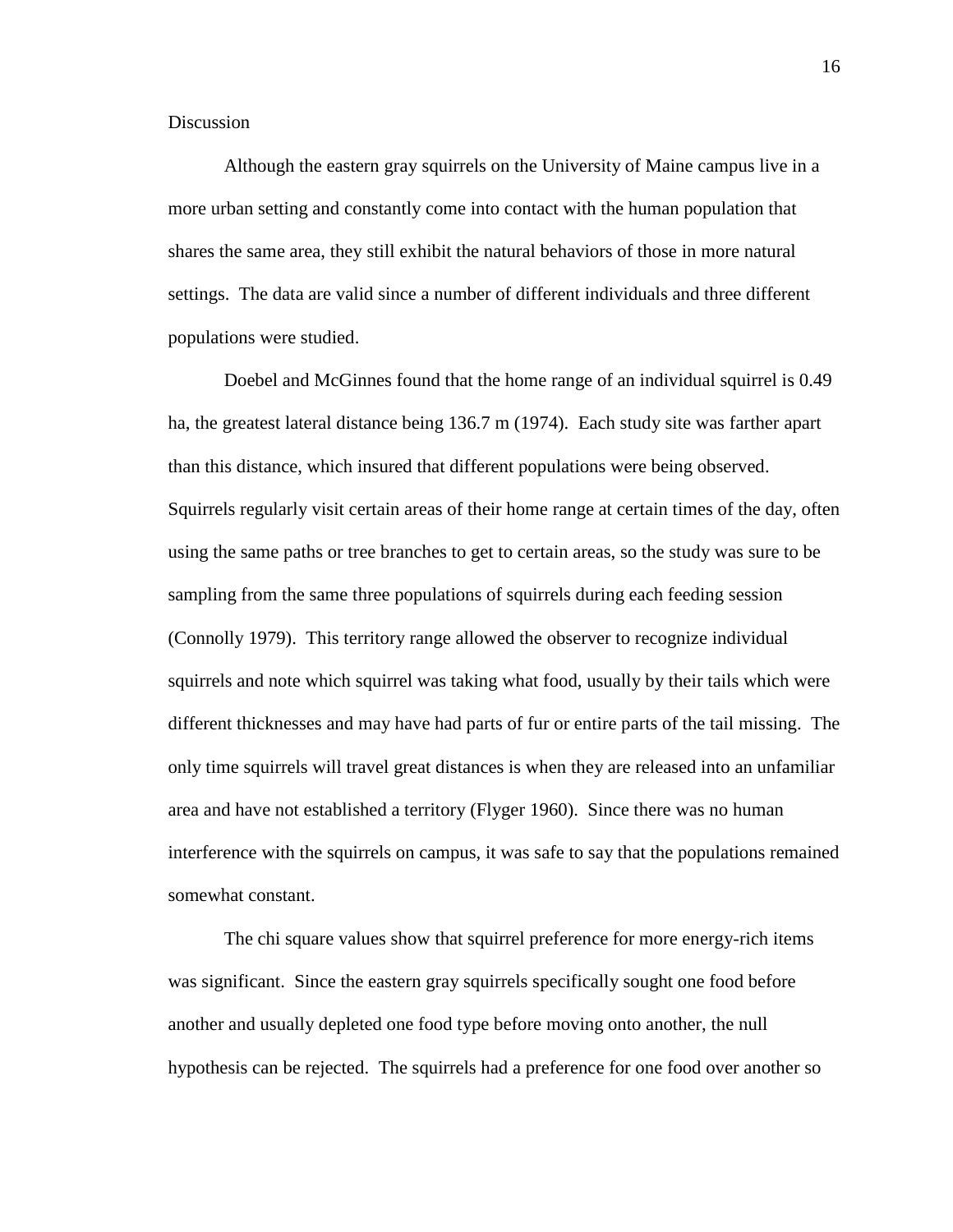not all food items had the same chance of being taken. This was also shown in the second set of chi square tests, where the expected values show that squirrels would take all foods, but more energy-rich items at a higher rate. Instead it was observed that squirrels will continually choose the items with the most caloric content, exhausting that source before moving on to lesser items.

Although the squirrels exhibited the optimal foraging theory to some extent, there were some minor differences. During the fall, squirrels more often took red oak acorns rather than peanuts, the latter of which contain more energy, which may be due to their mindset to cache food, rather than consume it since peanuts would not survive in the ground through the winter. They often preferred to feed upon sunflower seeds instead of the white oak acorns, which were only consumed when no other food choices were present if at all as exhibited in the elimination studies. This may be because the white oak acorns had to be soaked in water for twenty-four hours, causing the tannins and possibly other vitamins or minerals to leech out of the acorns into the water. This would make them less profitable to consume as well as possibly make them less palatable for the squirrels. Squirrels would often be seen picking up a white oak acorn and biting into it as if to test what it tasted like. Many times they would put the acorn back down and take another food item. In other studies, squirrels are observed performing the same behavior, as biting a small part of the acorn will also tell the squirrel if an acorn is rotten, in which case they will discard the acorn and find another (Steele 2001). However, in the winter, the eastern gray squirrels followed the optimal foraging theory entirely, although they still neglected to eat a lot of white oak acorns. Since food sources are scarcer during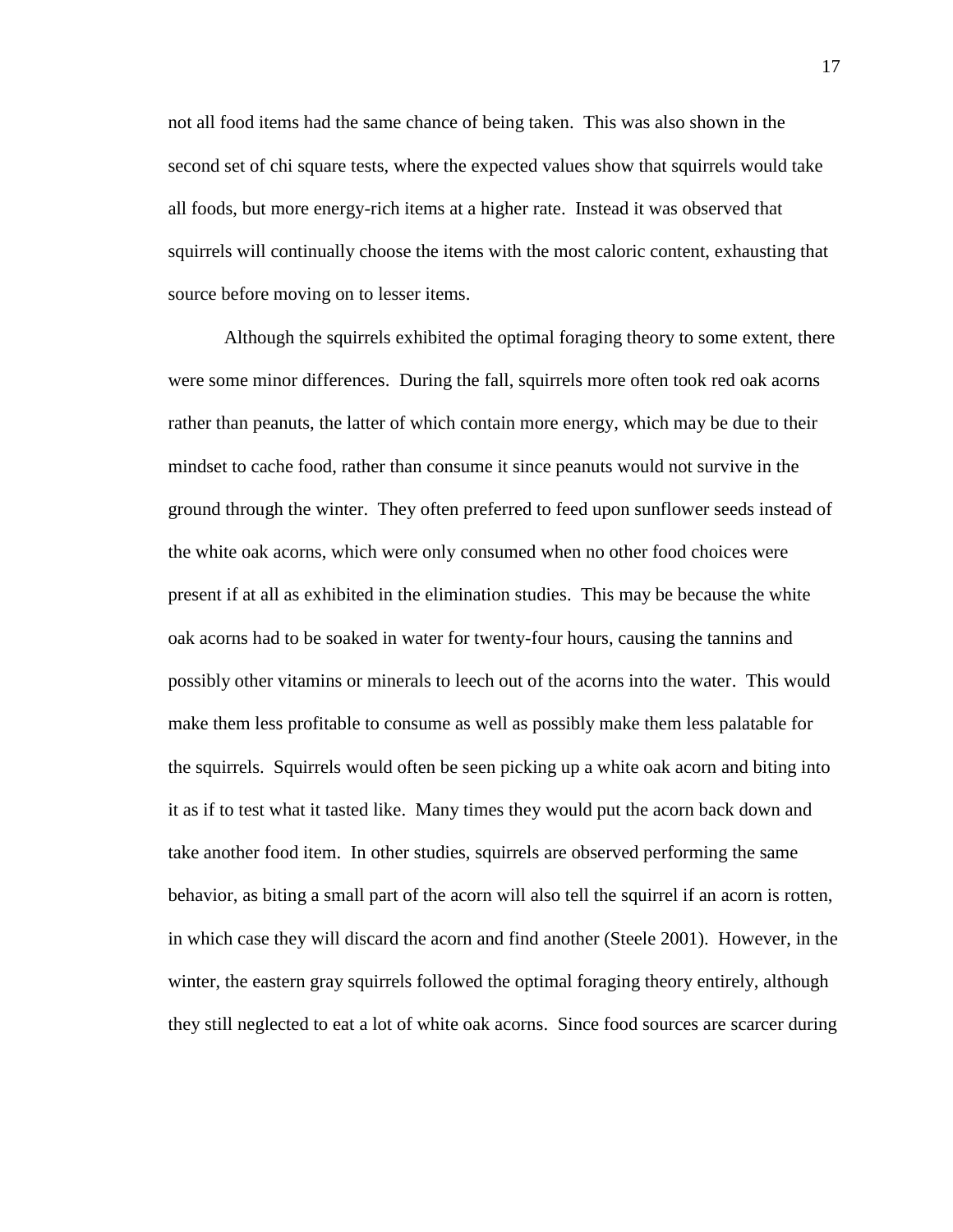the winter, perhaps squirrels were more pressured to eat items that had a higher energy content, despite the peculiar taste of the water-soaked white oak acorns.

A similar study conducted in New York looked at the foraging behaviors of eastern gray squirrels in response to foods that were naturally dispersed in a heavily forested area. Lewis (1982) reported that they did follow the optimal foraging theory, the amount of each type of nut consumed being directly proportional to the energy content. However, the squirrels in the study had a preference for hickory nuts even though they provided the least amount of energy. It was concluded that this was because the hickory nuts minimized the risk of predation and other dangers (Lewis 1982). Other factors of the optimal foraging theory such as the energy required to obtain the food item and predatory risk were not present when data was taken since all the food was in a small area and the squirrels were not at risk from predators like birds.

The University of Maine campus, and other more urban areas, provide unique habitats where squirrels are somewhat protected from their natural predators, especially aerial predators like hawks. It was noticed that their predator response tactics are modified in areas with high human traffic, only fleeing when humans approached at shorter distances, while squirrels in low human activity areas fled when humans approached at longer distances (Cooper 2008). Since humans are less likely to hunt squirrels on the university campus than other natural predators, squirrels seem to let their guard down and are more often found scavenging for food, even those more unnatural food types like sunflower seeds. They will forage near human populations, especially risking their lives to feed in areas with less tree cover (Bowers and Breland 1996).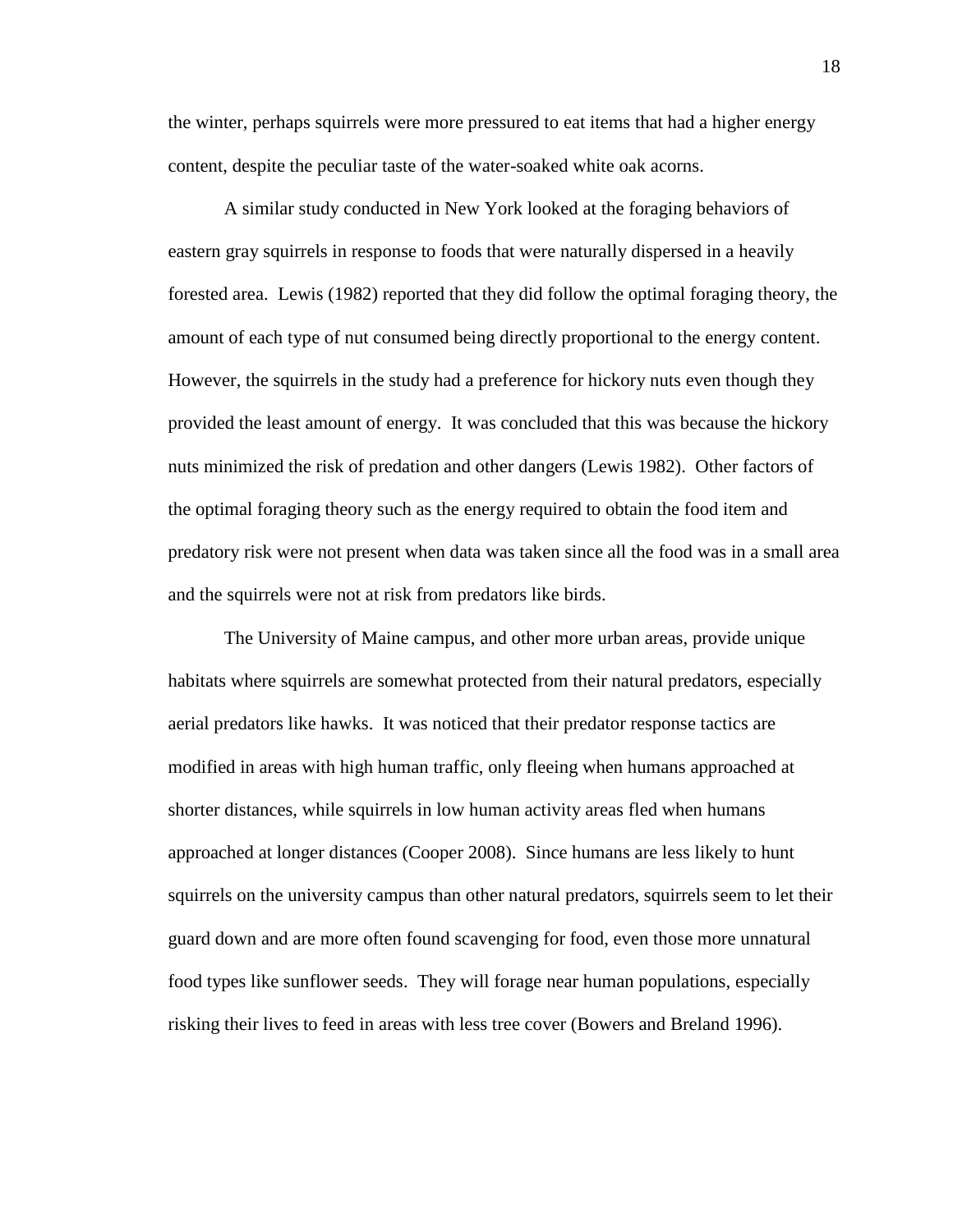The behavior of eastern gray squirrels in this study did not change in response to the changing seasons. Although it is known that the squirrels may change their foraging times from early sunrise in the spring through the fall, to about midday during the winter and early spring (Bahnak & Kramm 1977), their behaviors exhibited toward food choice and whether to cache or eat the items did not vary greatly. Since eastern gray squirrels are active all throughout the winter, they allow their body temperatures to go through greater change during this season, exhibiting heterothermy (Pereria et al 2002). Even with this adaptation, energy requirements still differ quantitatively during the fall and winter seasons, with the winter requiring greater energy consumption as a result of increased heat loss (Byman et al. 1988). In spite of this, as the study showed, all three squirrel populations continued to forage optimally. They also exhibited the same behavior in response to the two different types of acorns in both the fall and the winter. The squirrels almost always chose to eat the white oak acorns, and most of the time they chose to cache the red oak acorns rather than feed on them. Perhaps the reason why the squirrels sometimes ate the red oak acorns was because they have developed a taste for them and the higher tannin levels do not affect them. The University of Maine campus has a large population of red oak trees scattered throughout the area, while white oak trees are less common, since they are found in the more southern portions of the state.

Although there were many instances of squirrels on campus caching walnuts and red oak acorns in this study, there are no reported instances of eastern gray squirrels caching food items during the winter season. The reason why squirrels may have cached these items during the winter, which they would normally only cache in the fall, is probably due to its abundance at the study site. The squirrels could not eat all of the food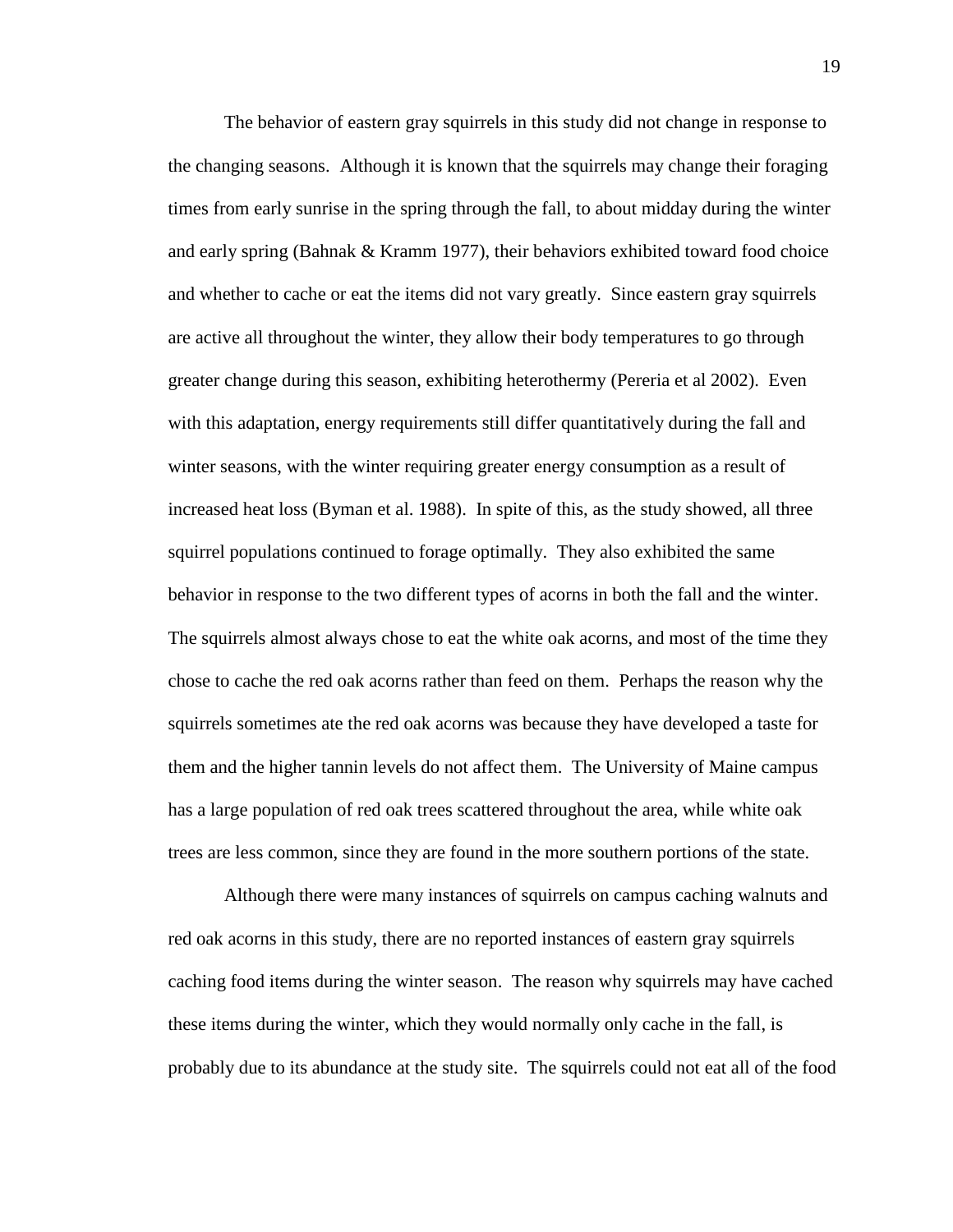provided and perhaps they realized it is better to store this new found food source before it is gone. It is concluded that squirrels will always want to choose the most energetically favorable food, but that the storability of food also plays a part in what they choose to do once they obtain a certain food item.

The shells of the peanuts, white oak acorns, and the sunflower seeds are very thin and easy to break, while the walnuts and the red oak acorns have thicker shells. The squirrels do roll the acorns around in their paws and bite them tentatively, as if to test the strength and durability of the shells (Steele 2001). The squirrels seem to determine that if cached, the softer shelled items may spoil. The eastern gray squirrels may also assume that the soft-shelled food items may germinate if cached in the ground, as opposed to the harder shelled items which may last longer, instinctually categorizing these rare food items as related to red and white oak acorns.

Caloric content seems to be the overriding factor in eastern gray squirrel foraging activity. Lewis found that squirrels will forage more abundantly in areas that contain a higher energy food though its abundance may be disproportionately low, even if an area abundant with food thought of as preferred is also present (1980). It is actually common for squirrels to refuse different food types if they feel that it is not energetically favorable, or that it does not offer the nutrients they need. Havera and Nixon observed the foraging behaviors of eastern gray squirrels and fox squirrels over two winters that were provided with an abundance of corn. It was found that squirrels did not readily use the food supply because the corn was not a nutritionally adequate food source (1980). Although the walnuts were lacking in or showed minimal amounts of phosphorus, sodium, magnesium, and nitrogen, they were still taken first and the walnuts were often the item that would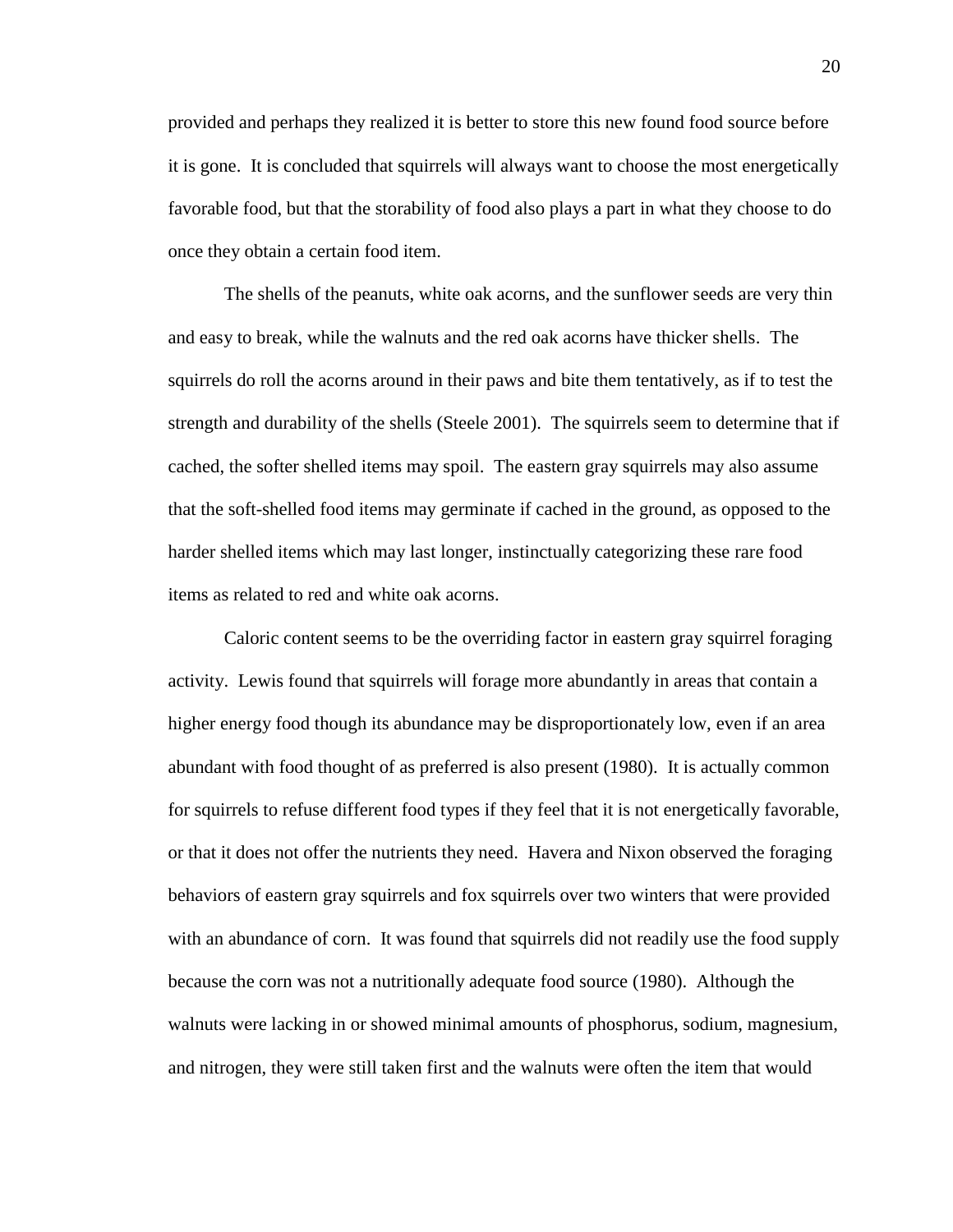end the study for the day, as the walnuts were depleted first. The items that were depleted in the elimination studies were removed depending on their caloric content, with walnuts being removed first, and sunflower seeds or white oak acorns being removed last. The reason white oak acorns were sometimes removed last was probably due to the way they were prepared prior to the study (see pg 6). Although some studies have concluded that size plays a factor, such as in the feeding of fox squirrels (*Sciurus niger*) (Tatina 2007) this does not seem to be the case for eastern gray squirrel as some of the peanuts were smaller than the acorns, but the squirrels still chose to consume them. White oak acorns were larger than the red oak acorns as well as some of the peanuts, but the latter two items were always chosen before white oak acorns.

As a result of the eastern gray squirrel's capacity to estimate the energetic profitability of food items, this may be one of the reasons why they seem to have an easier time adapting to urban settings, and why they are encroaching on other squirrel species' territories. There have been several studies conducted in Britain documenting the decreasing range of the red squirrel (*Sciurus vulgaris*) and growing population of eastern gray squirrels. In Britain, the eastern gray squirrel is an invasive species, taking over red squirrel territory as if there was an absence of competition between the two species (Okubo 1989). Studies in North America also observe territorial exchanges between eastern gray squirrels and fox squirrels (*Sciurus niger*). Both red and fox squirrels feed on similar food items as eastern gray squirrels, so something else must be at play.

Studies have been conducted on the red squirrel and the fox squirrel, showing that their foraging behavior is slightly different than that of eastern gray squirrels. Although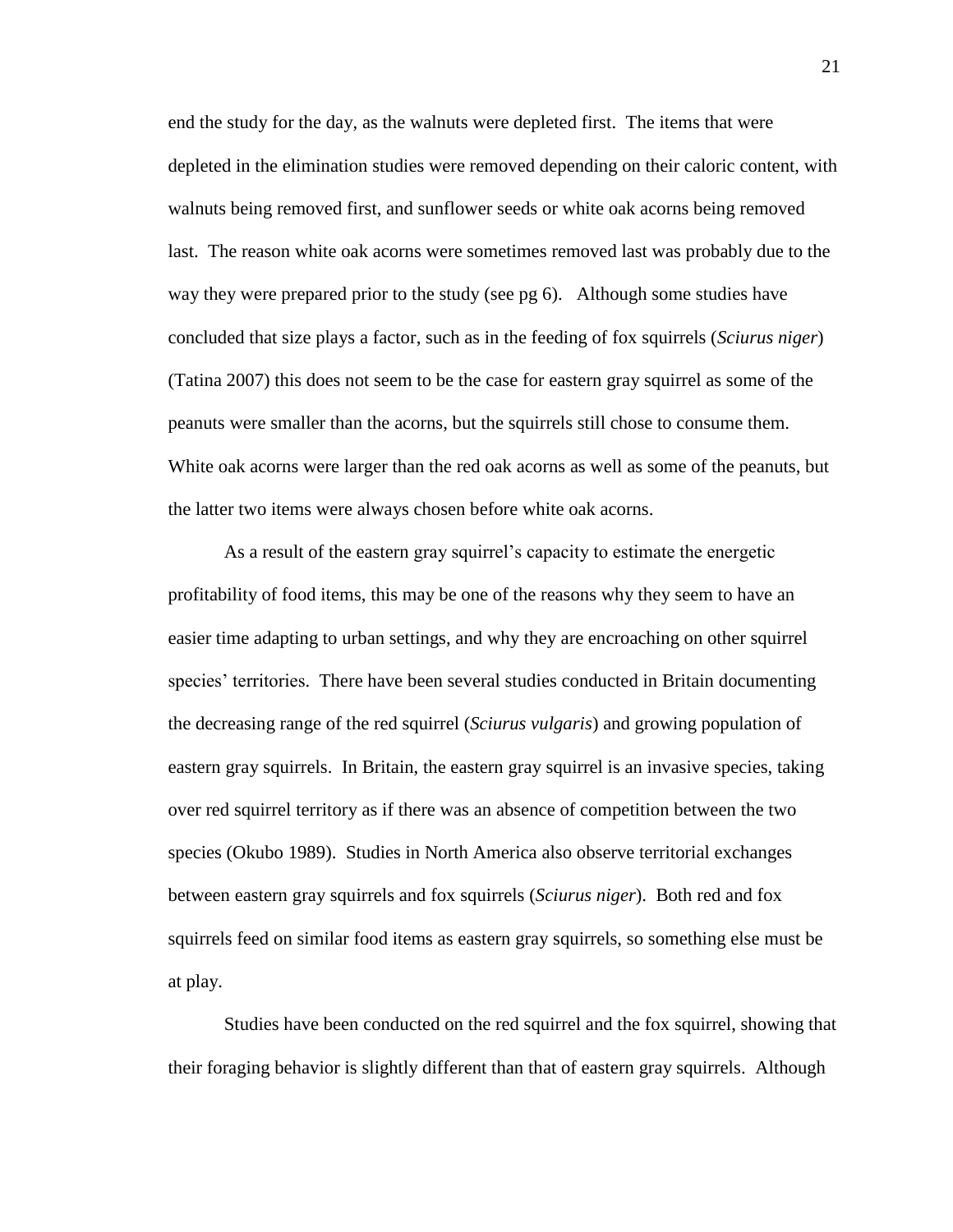red squirrels are known to also follow the optimal foraging theory like eastern gray squirrels, they have a central cache or a few in which they store their foods instead of scatterhoarding them in holes in the ground. Red squirrels are half the size of eastern gray squirrels so with eastern gray squirrels being larger, they are able to chase red squirrels from their central caches. Individual eastern gray squirrels are also observed having larger territories which overlap with one another and create isolated island-like territories for red squirrels (Reynolds 1985). If the red squirrel loses its cache, it loses much of the food it had stored and may not survive to the next year. Fox squirrels, are observed to scatterhoard their food in the ground as well (Stapanian 1978). However, they have been categorized as opportunists and generalists when it comes to foraging behavior. In the order of food preference, fox squirrels preferred "white oak…acorns, black oak (*Quercus velutina*) acorns, red oak…acorns, walnuts, and corn" (Flyger & Gates 1982). Tatina confirmed this in a study he performed. Fox squirrels, when given items that were energetically equal, but had different costs, chose to eat the items with greater cost, even though they lost more energy due to handling. Fox squirrels also chose to consume items that lessened the time needed to find them, but not necessarily handling time (Tatina 2007).

The changing tree distribution due to the changing climate also favors the survival of eastern gray squirrels. Since gray squirrels did not occupy the hardwood niche in Britain as they usually do in other areas, red squirrels adapted to live in mixed hardwood forests in Britain, as well as the conifer forests where they are normally found. However, climate models in Britain predict that the tree cover will drastically change in the future. While hardwoods are not seen as particularly affected by increasing temperatures,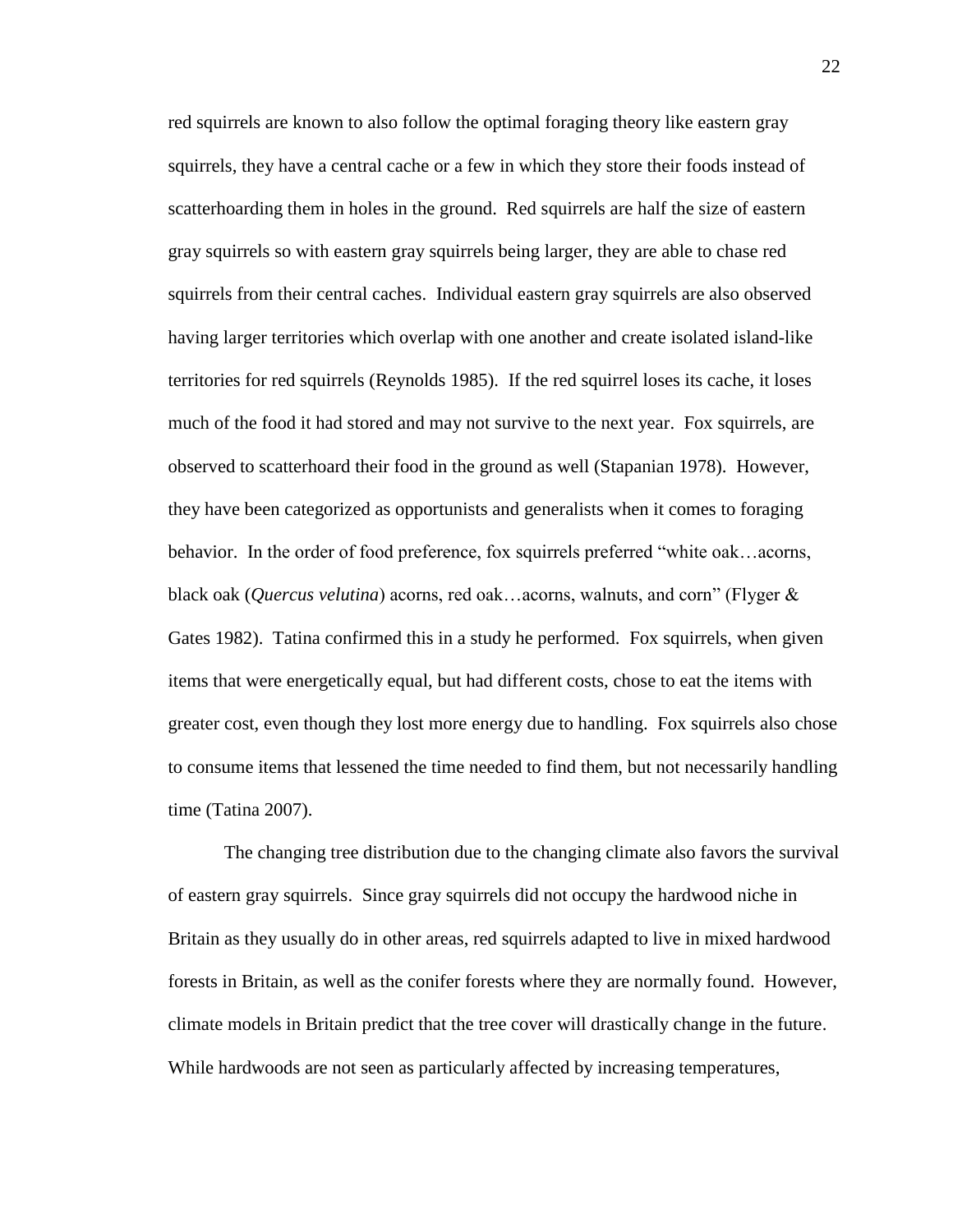important conifer species are expected to lose a major portion of their habitat (Haman  $\&$ Wang 2006). Another study confirmed this, citing specifically that red squirrels that were modeled for the pine woodland habitat were observed to lose considerable climate space (Berry et al. 2002) with other flora replacing the pine woodland habitat. This trend can be traced all throughout the world, with similar changes occurring in North America as well. Since hardwoods are predicted to be less effected, these trees could then spread into areas where pines and conifers once stood. This, along with the larger territory size cited by Lewis (1980) would allow eastern gray squirrels to expand their habitat.

Eastern gray squirrels are also observed to have adapted to more urban areas that often have less tree cover than a forest undisturbed by humans (Cooper 2008). This is supported by a study conducted in St. Louis County, MO which observed an increase in eastern gray squirrel population with increases in food supply by bird feeders in urban and suburban areas where ornamental trees were being planted (Sexton 1990). Although fox squirrels are normally found here, they prefer tall stands of forests adjacent to large open grasslands. With urbanization, trees are felled and buildings and other structures are built, destroying the pure stands of forests and open areas that fox squirrels prefer. With eastern gray squirrels' abilities to continue to recognize the energetic profitability of certain foods, even in an urban setting with little tree cover, along with a growing territory with favorable hardwood trees, they can easily and quickly intrude and take over red and fox squirrel habitat.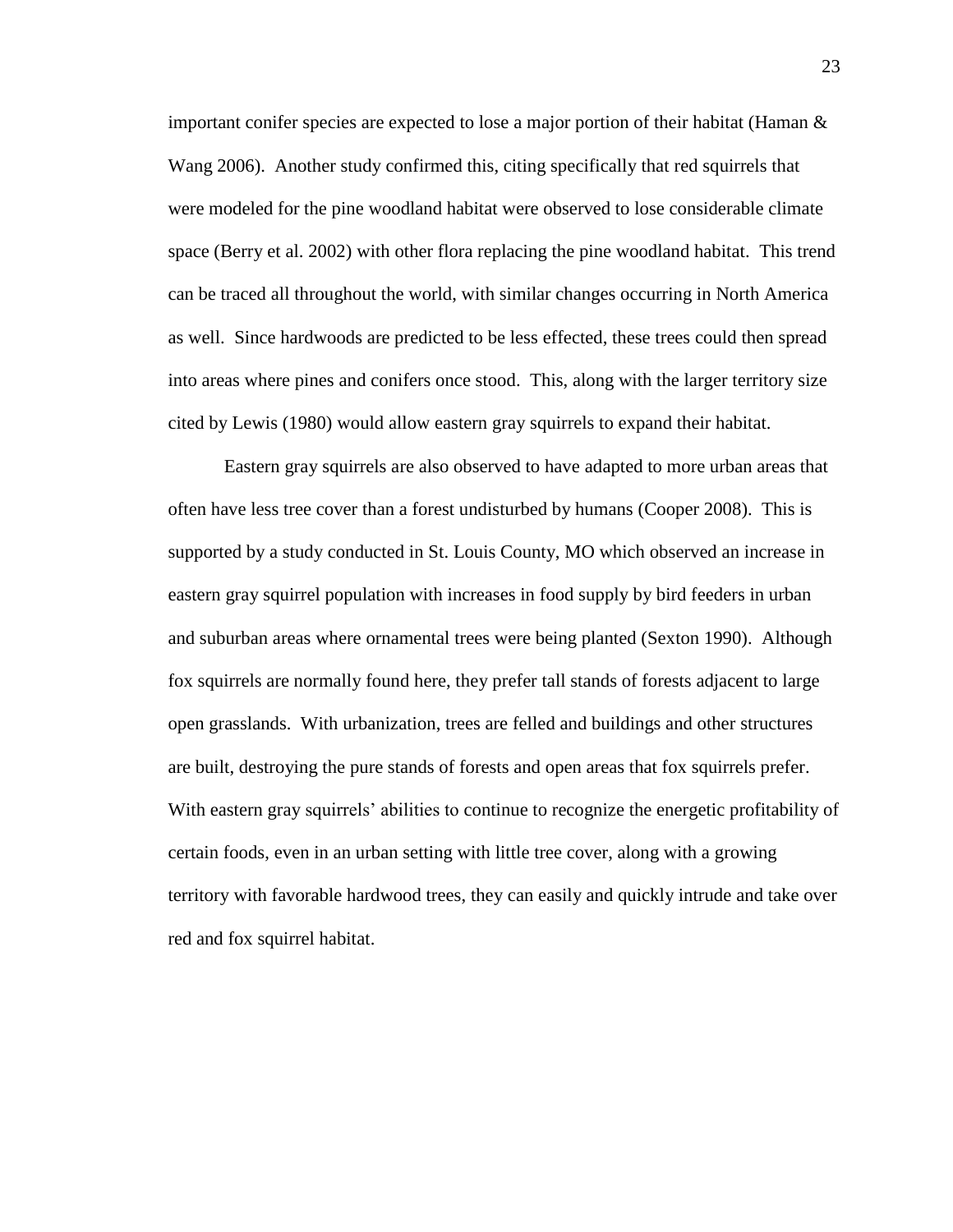## Conclusion

Eastern gray squirrels on the University of Maine campus come into contact with many different food types. This study concludes that eastern gray squirrels still follow the optimal foraging theory even when presented with natural foods they have never seen before. They are able to estimate the energy contained in food items and that generally provides the driving force in their foraging decisions. Although their decisions seem to be mostly based on caloric content, some foods do contain vitamins and minerals that others do not, so squirrels may choose to feed on different items as well. Shell thickness and the likelihood that items will still be viable once cached underground also seems to play a factor, especially in terms of foraging behaviors. Items with thicker shells were often cached, while softer shelled food items were consumed on the spot. Eastern gray squirrels on campus react to different food items in similar ways to those squirrels that find some of the same naturally occurring food in less populated areas. Specifically they cached the red oak acorns and chose to eat the white oak acorns. With their ability to adapt to urban settings, and feed on a variety of items, eastern gray squirrels are encroaching on the habitats of other squirrels, endangering the survival of these other species.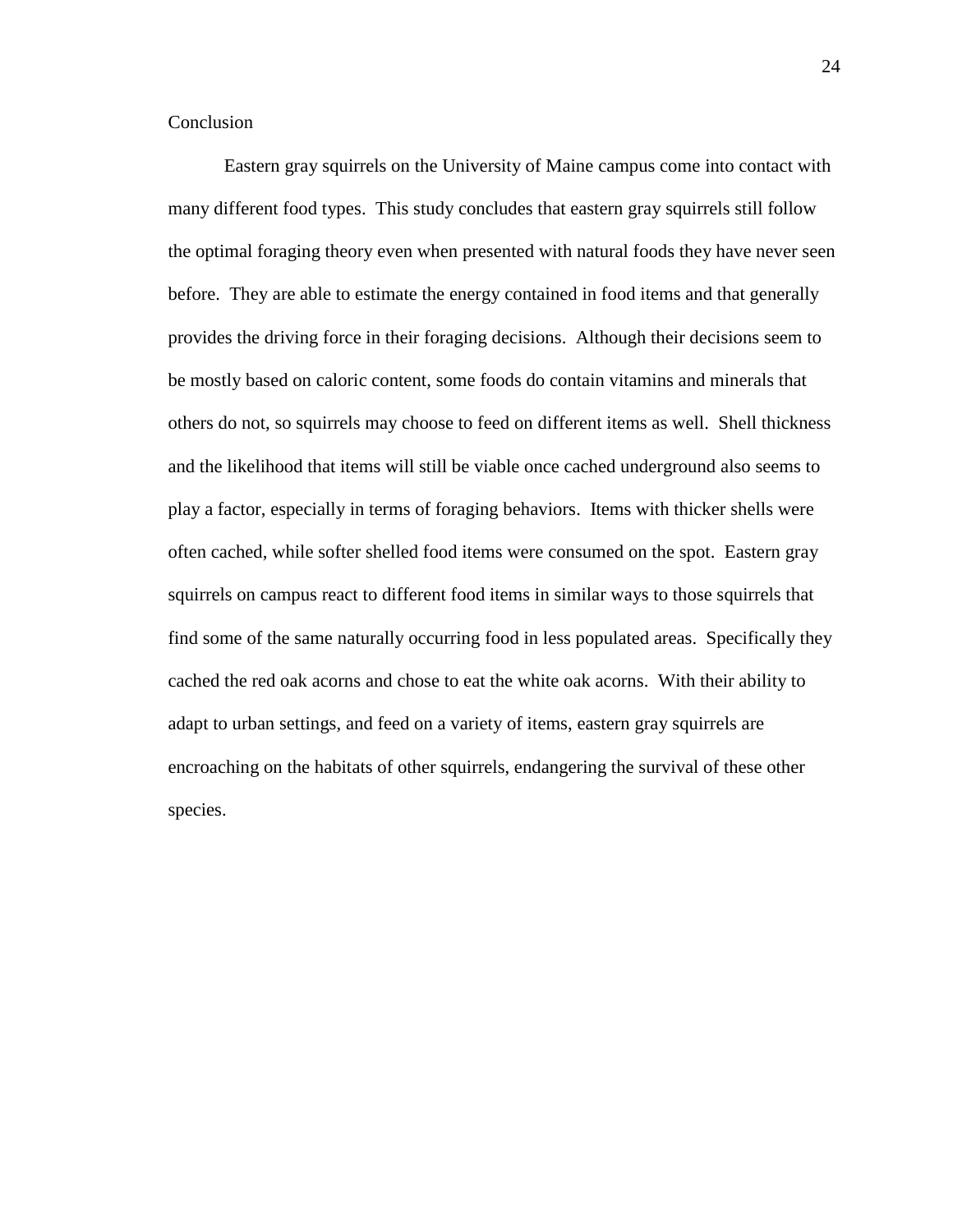References

- Bahnak, B. R., and K. R. Kramm. 1977. The influence of environmental temperature and photoperiod on activity in the red squirrel *Tamiasciurus hudsonicus*. International Journal of Biometeorology., 21(4):348-356.
- Berry, P. M., T. P. Dawson, P. A. Harrison, and R. G. Pearson. 2002. Modelling potential impacts of climate change on the bioclimatic envelope of species in Britain and Ireland. Global Ecology and Biogeography., 11(6):453-462.
- Bowers, M.A., and B. Breland. 1996. Foraging of gray squirrels on an urban-rural gradient: use of the gud to assess anthropogenic impact. Ecological Applications., 6(4):1135-1142.
- Byman, D., D.B. Hay, and G. S. Bakken. 1988. Energetic costs of the winter arboreal microclimate: the gray squirrel in a tree. International Journal of Biometerology., 32:112-122.
- Clay, M. 2006. The removal of red oak acorns by eastern gray squirrels and their preference for acorn size in varying habitats.
- Connolly, M. S., 1979. Time-tables in home range usage by gray squirrels (*Sciurus carolinensis*). Journal of Mammalogy., 60(4):814-817.
- Cooper, C. A., A. J. Neff, D. P. Poon, and G. R. Smith. 2008. Behavioral responses of eastern gray squirrels in suburban habitats differing in human activity levels. Northeastern Naturalist., 15(4):619-625.
- Doebel, J. H., B. S. McGinnes. 1974 Home range and activity of a gray squirrel population. The Journal of Wildlife Management., 38(4):860-867.
- Flyger, V. F., 1960. Movements and home range of the gray squirrel *Sciurus carolinensis*, in two maryland woodlots. Ecology., 41(2):365-369.
- Flyger, V., and J. E. Gates. 1982. Fox and Gray Squirrels: Sciurus Niger, S. Carolinensis, and Allies. Wild Mammals of North America. Ed. J. A. Chapman and G. A. Feldhamer. Baltimore: John Hopkins University Press. pp. 209-29.
- Fox, J. F., 1982. Adaptation of gray squirrel behavior to autumn germination by white oak acorns. Evolution. 36(4):800-809.
- Gurnell, J., 1987. The natural history of squirrels. Facts on File Inc., New York.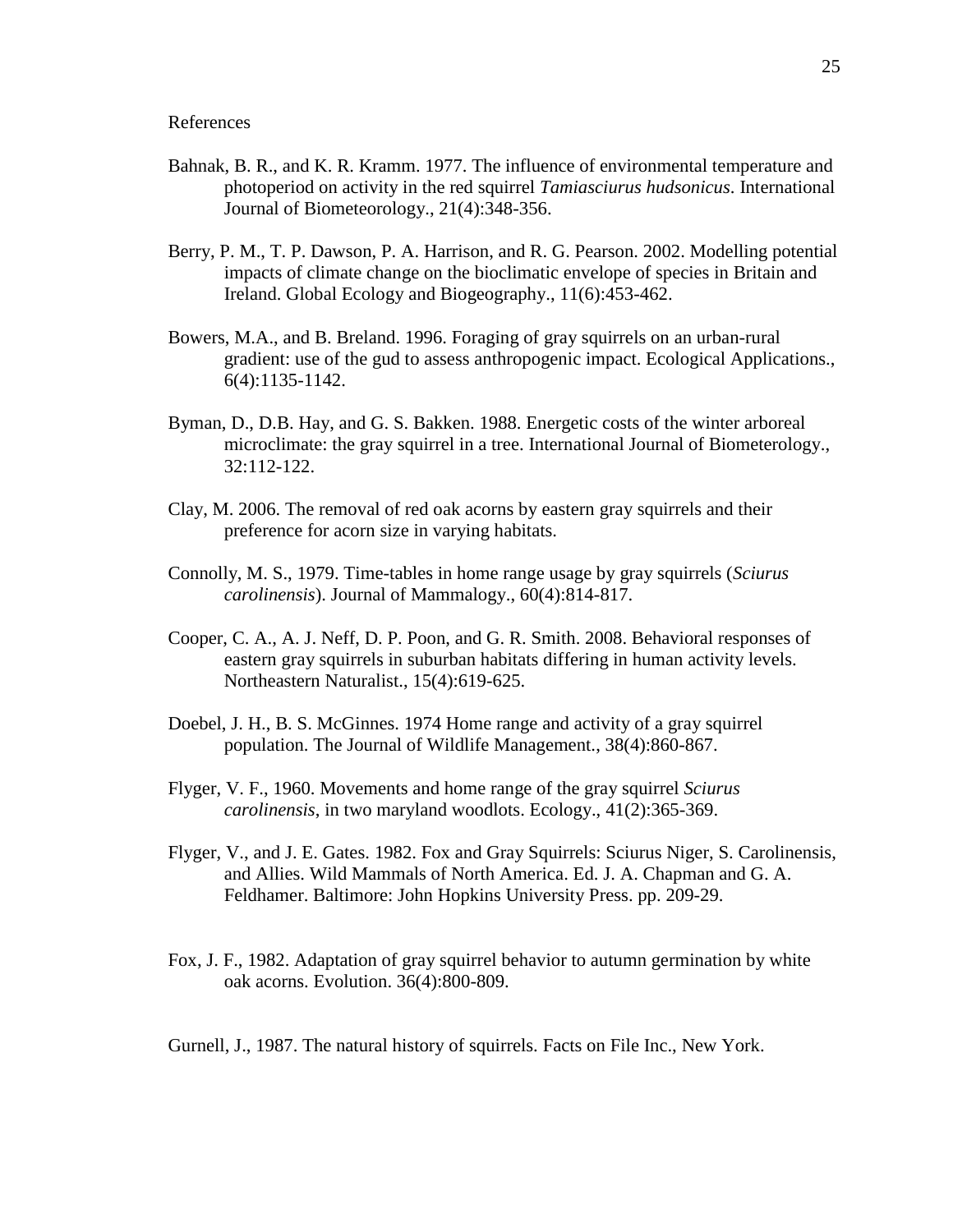- Hamann, A. and T. Wang., Potential effects of climate change on ecosystem and tree species distribution in British Columbia. Ecology, 87(11):2773-2786.
- Havera, S. P. and C. M. Nixon. 1980. Winter feeding of fox and gray squirrel populations. The Journal of Wildlife Management. 44(1):41-55.
- Lewis, A. R., 1980. Patch selection by gray squirrels and optimal foraging. Ecology, 61(6):1371-1379.
- Okubo, A., P.K. Maini, M. H. Williamson, and J. D. Murray., 1989. On the spatial spread of the gray squirrel in Britain. Proceedings of the Royal Society London. B238:113-125.
- Pereira, M. E., J. Aines, and J. L. Scheckter. 2002. Tactics of heterothermy in eastern gray squirrels (*Sciurus carolinensis*). Journal of Mammalogy., 83(2):467-477.
- Reynolds, J. C., 1985. Details of the geographic replacement of the red squirrel (*Sciurus vulgaris*) by the gray squirrel (*Sciurus caroliensis*) in eastern England. Journal of Animal Ecology., 54:49-162.
- Stapanian, M. A., and C. C.Smith. 1978. A model for seed scatterhoarding coevolution of fox squirrels and black walnuts. Ecology., 59(5):884-896.
- Steele, M. A., and J. L. Koprowski. 2001. North American tree squirrels. Smithsonian Books, Washington, D.C.
- Sexton, O. J., 1990. Replacement of fox squirrels in suburban habitat. American Midland Naturalist., 124(1):198-205.
- Tatina, R.. 2007. Optimal foraging in eastern fox squirrel: food size matters for a generalist forager. The Prairie Naturalist., 39(2):77-85.
- Thorington Jr., R. W., and K. E. Ferrell. 2006. Squirrels: The Animal Answer Guide. The John Hopkins University Press, Baltimore, 83-84 pp.
- Tonkin, J. M. 2008. Activity patterns of the red squirrel (Sciurus vulgaris). Mammal Review., 13(2-4):99-111.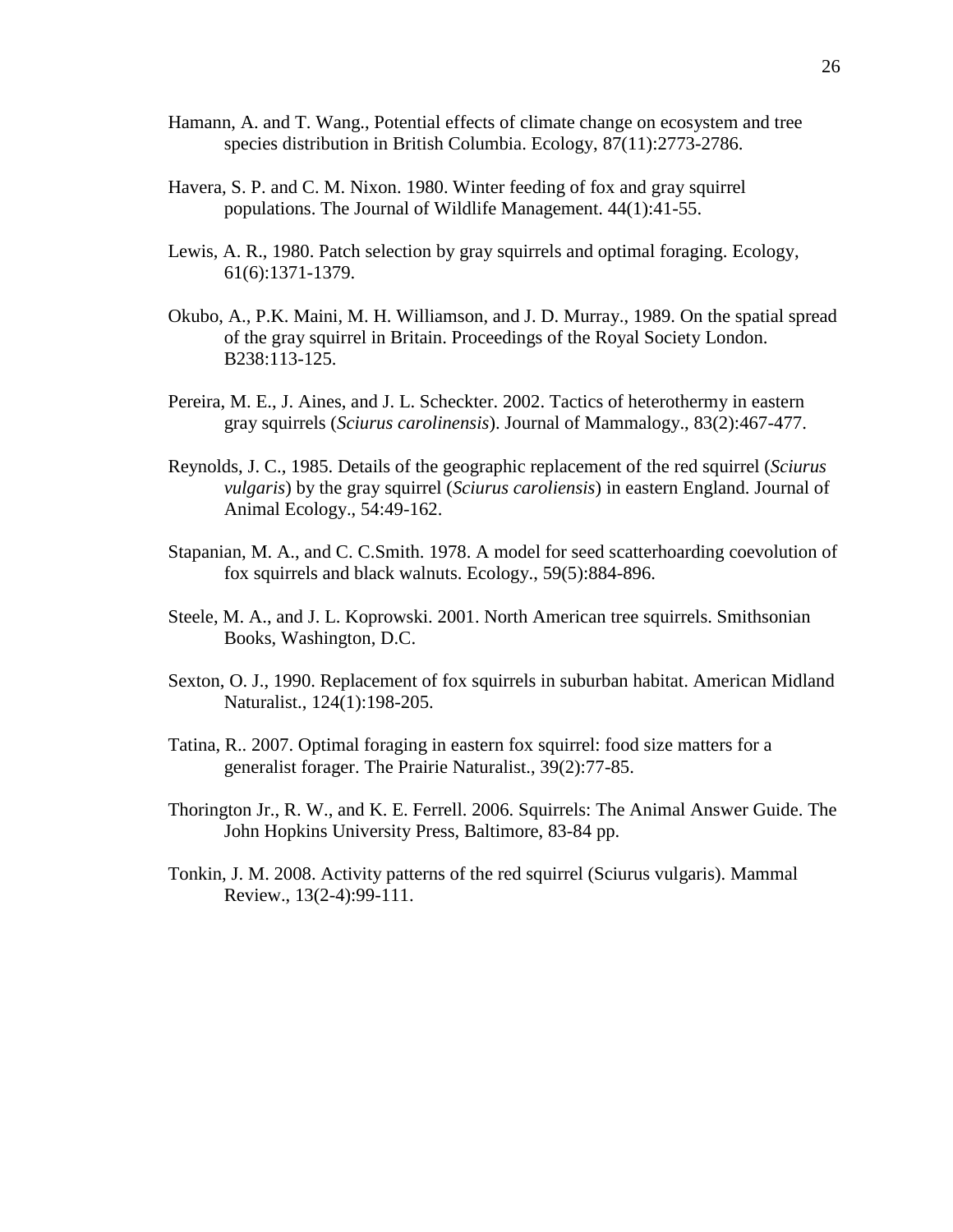Appendix A:

November 2<sup>nd</sup>, 2013 3:00 pm at Penobscot (P)

| <b>Squirrel (noted by symbol</b> | <b>Food Type</b>        | Cached $(C)$ or Eaten $(E)$ |
|----------------------------------|-------------------------|-----------------------------|
| or lack thereof)                 |                         |                             |
|                                  | Walnut                  | $\overline{C}$              |
|                                  | Walnut                  | $\mathcal{C}$               |
|                                  | Walnut (picked up white | $\overline{C}$              |
|                                  | oak acorn first, then   |                             |
|                                  | dropped for walnut)     |                             |
|                                  | Walnut                  | $\mathcal{C}$               |
| $\bullet$                        | Walnut                  | $\overline{C}$              |
| П                                | Red Oak Acorn           | $\mathcal{C}$               |
| $\Box$                           | Red Oak Acorn           | $\overline{C}$              |
|                                  | Walnut                  | $\mathsf{C}$                |
| П                                | Walnut                  | $\overline{C}$              |
|                                  | Walnut                  | $\mathcal{C}$               |
|                                  | Peanut                  | E                           |
| $\bullet$                        | Walnut                  | $\mathbf C$                 |
|                                  | Peanut                  | E                           |
| ∗                                | Walnut                  | $\mathcal{C}$               |
| ∗                                | Red Oak Acorn           | $\overline{C}$              |
|                                  | Walnut                  | $\mathsf{C}$                |
| ∗                                | Walnut                  | $\overline{C}$              |
|                                  | Peanut                  | E                           |
| $\bullet$                        | Walnut                  | $\overline{C}$              |
| ∗                                | Red Oak Acorn           | $\overline{C}$              |
|                                  | Walnut                  | $\overline{C}$              |
| $\ast$                           | Walnut                  | $\mathcal{C}$               |
| $\bullet$                        | Walnut                  | $\mathcal{C}$               |
| $\ast$                           | Walnut                  | $\mathcal{C}$               |
|                                  | Peanut                  | E                           |
|                                  | White Oak Acorn         | E                           |
|                                  | Walnut                  | $\overline{C}$              |
|                                  | Red Oak Acorn           | $\mathsf{C}$                |
|                                  | Walnut                  | $\mathbf C$                 |
|                                  | Walnut                  | $\mathcal{C}$               |